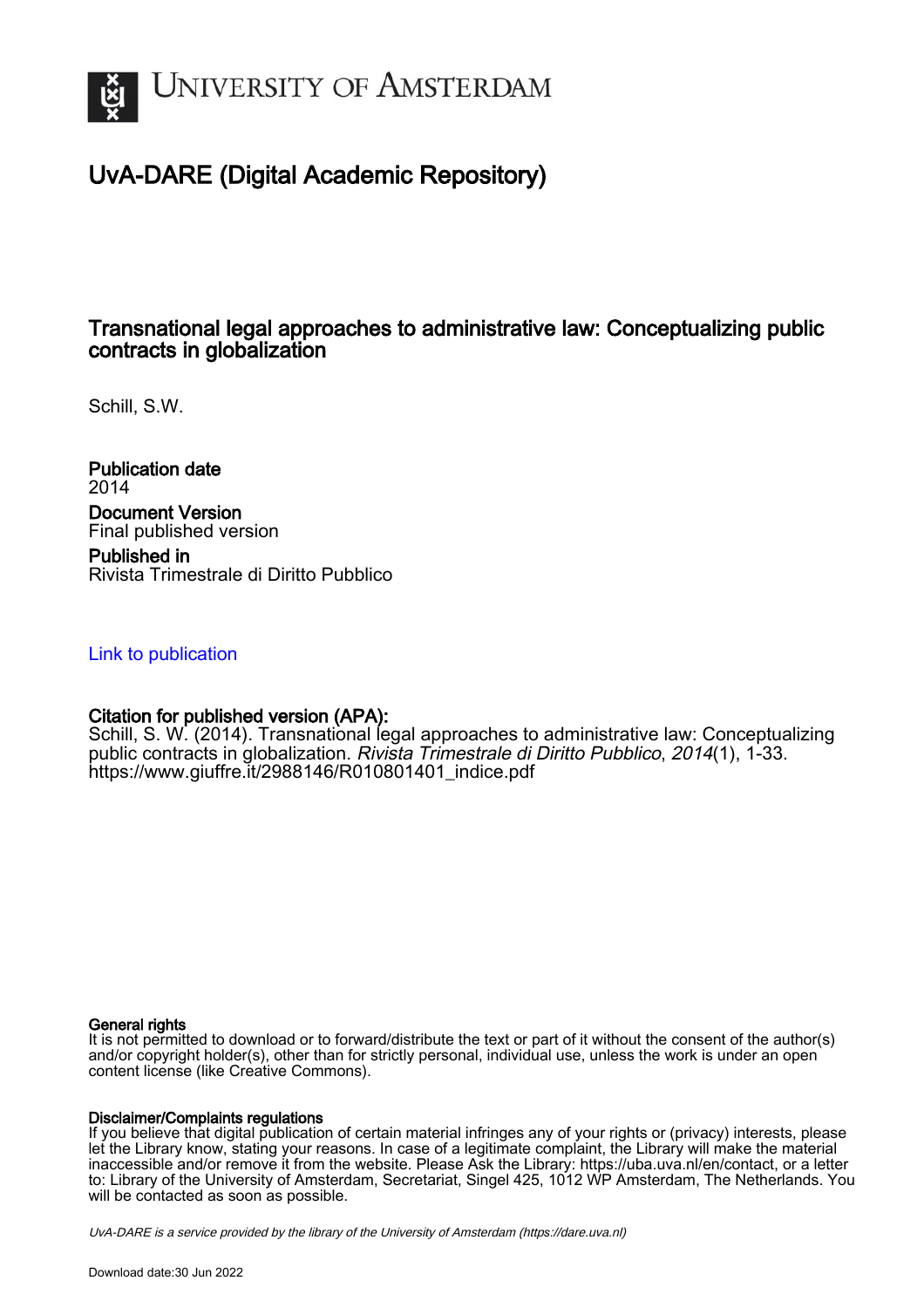## articoli

## TRANSNATIONAL LEGAL APPROACHES TO ADMINISTRATIVE LAW: CONCEPTUALIZING PUBLIC CONTRACTS IN GLOBALIZATION

#### STEPHAN W. SCHILL (\*)

CONTENTS: 1. Introduction.  $-2$ . Administrative law as transnational law.  $-2.1$ . Structural change in administrative law in a transnational legal space.  $-2.2$ . New theoretical approaches to administrative law. — 2.3. Theorizing administrative law in a transnational legal space.  $-3$ . The transnational law of public contracts.  $-$ 3.1. From command to contract: the cooperative paradigm in public administration. — 3.2. Public contracts as instruments of global governance: dissolving the domestic-international divide. — 3.3. Norm-production in public contracting: dissolving the public-private divide. — 4. Conclusion.

1. The idea of the nation-state as the exclusive unit of governance wanes, but administrative law is more present than ever. In times of globalization, it is pushing its disciplinary boundaries in multiple dimensions (1). *First*, it has expanded its subject-matter over

<sup>(\*)</sup> Senior Research Fellow, Max Planck Institute for Comparative and International Law, Heidelberg. An earlier draft of this paper was presented at the joint seminar of the Institute for Research on Public Administration (IRPA) and New York University's Jean Monnet Center «Toward A Multipolar Administrative Law» (New York, 9-10 September 2012). The paper was written with the support of a European Research Council Starting Grant on «Transnational Private-Public Arbitration as Global Regulatory Governance: Charting and Codifying the Lex Mercatoria Publica» (LexMercPub, Grant agreement no.: 313355).

<sup>(1)</sup> For overviews over the changes administrative law is experiencing from a US perspective R.B. STEWART, «Administrative Law in the Twenty-first Century», 78 *New York University Law Review* (2003) 437; from a German perspective D. GRIMM, *Das Öffentliche Recht vor der Frage nach seiner Identität* (Mohr Siebeck, Tübingen, 2012); E. SCHMIDT-AßMANN, «Internationalisierung des Verwaltungsrechts - Einwirkungspfade und Rechtsprobleme», in H. BAUER, D. CZYBULKA, W. KAHL and A. VOßKUHLE (eds.), *Wirtschaft im offenen Verfassungsstaat. Festschrift für Reiner Schmidt* (C.H. Beck, München, 2006) 149; ID., «Die Herausforderung der Verwaltungsrechtswissenschaft durch die Internationalisierung der Verwaltungsbeziehungen», 45 *Der Staat* (2006) 315;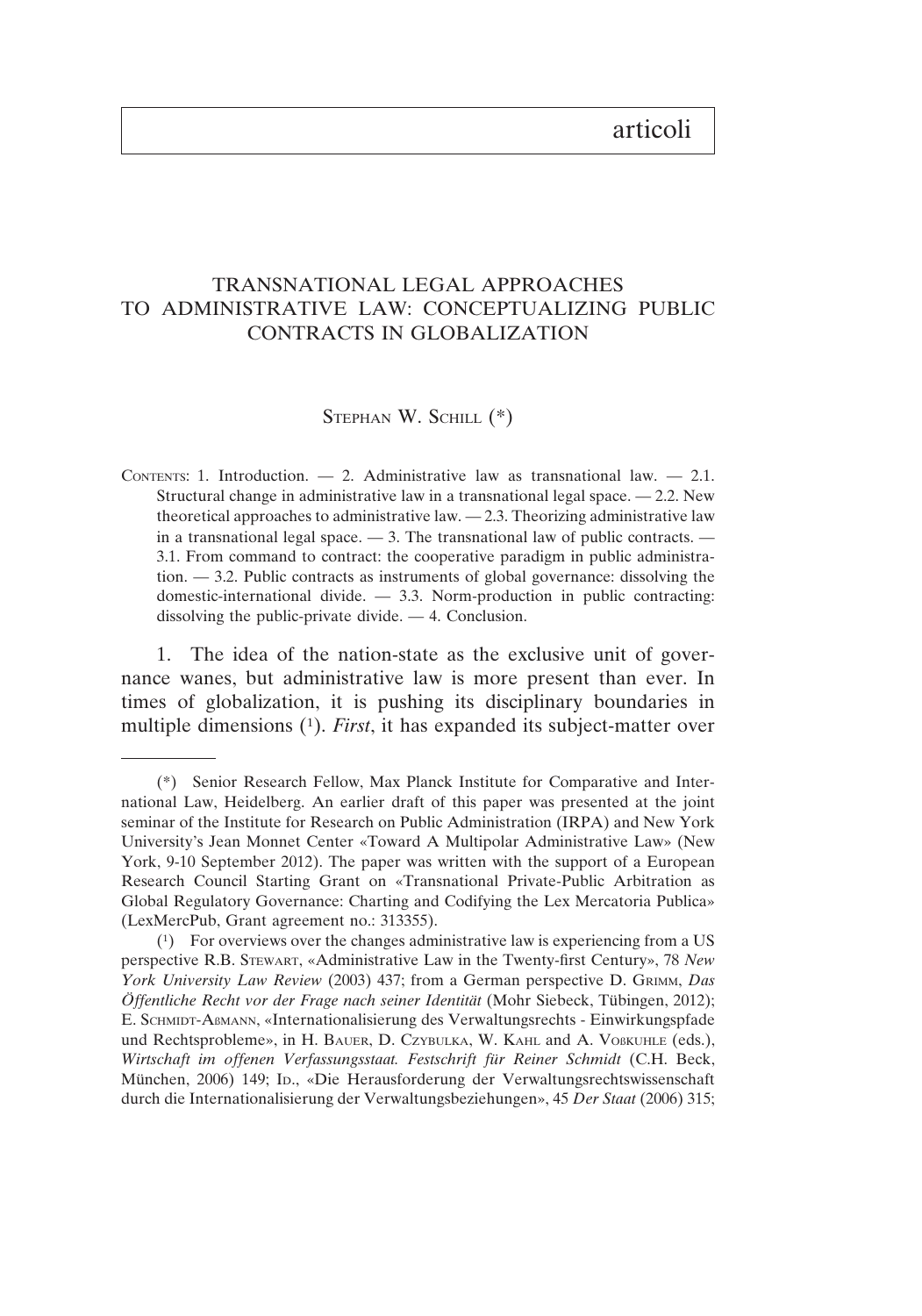the past decades and entered areas such as the regulation of energy, telecommunication, food safety, health, migration, employment, antitrust, competition, and financial market regulation; and it continues to do so as recent discussions about fracking, carbon capture and storage, or geo-engineering show. *Second*, it has discovered novel modes and instruments of governance, including information, indicators, or tax incentives  $(2)$ , but also contractual arrangements, such as publicprivate partnerships (PPPs) and public procurement (3). And *third*, it has expanded into the transnational legal space, with domestic agencies regulating extraterritorial behavior, such as corporate or environmental responsibility in foreign trade and investment (4), with domestic agencies cooperating across borders, for example by sharing information or implementing joint projects (5), and with international institutions and international law fulfilling administrative functions and being analyzed with administrative law tools, for example the Basel Committee, the International Atomic Energy Agency, the Clean Development Mechanism, or multilateral development banks (6). All

from a French perspective J.-B. AUBY, «La bataille de San Romano. Réflexions sur les évolutions récentes du droit administratif», 57 *L'actualité juridique - Droit administratif AJDA* (2001) 912; ID., «Globalisation et droit public», in *Gouverner, administrer, juger. Liber amicorum Jean Waline* (Dalloz, Paris, 2002) 135; and from an Italian perspective S. CASSESE, «New Paths for Administrative Law: A Manifesto», 10 *International Journal of Constitutional Law* (2012) 603.

<sup>(2)</sup> *See e.g.* K.E. DAVIS, A. FISHER, B. KINGSBURY and S.E. MERRY (eds.), *Governance by Indicators - Global Power through Quantification and Rankings* (Oxford University Press, Oxford, 2012).

<sup>(3)</sup> *See e.g.* G.A. HODGE, C. GREVE and A.E. BOARDMAN (eds.), *International Handbook on Public-Private Partnerships* (Edward Elgar Publishing, Cheltenham, 2010); S. ARROWSMITH and A. DAVIES (eds.), *Public Procurement: Global Revolution* (Kluwer Law International, London, 1998).

<sup>(4)</sup> *See* P. MUCHLINSKI, *Multinational Enterprises and the Law* (Oxford University Press, Oxford, 2nd ed. 2007) 125 *et seq.*

<sup>(5)</sup> *See e.g.* M. AUDIT, *Les conventions transnationales entre personnes publiques* (Librairie Générale de Droit de Jurisprudence, Paris, 2002); M. KOTZUR, *Grenznachbarschaftliche Zusammenarbeit in Europa* (Duncker & Humblot, Berlin, 2004); M. KMENT, *Grenzüberschreitendes Verwaltungshandeln* (Mohr Siebeck, Tübingen, 2010); M. Glaser, *Internationale Verwaltungsbeziehungen* (Mohr Siebeck, Tübingen, 2010).

<sup>(6)</sup> *See* B. KINGSBURY, N. KRISCH and R.B. STEWART, «The Emergence of Global Administrative Law», 68 *Law & Contemporary Problems* (2005) 15; C. MÖLLERS, A. VOßKUHLE and C. WALTER (eds.), *Internationales Verwaltungsrecht* (Mohr Siebeck, Tübingen, 2007); C. TIETJE, *Internationalisiertes Verwaltungshandeln* (Duncker & Humblot, Berlin, 2001).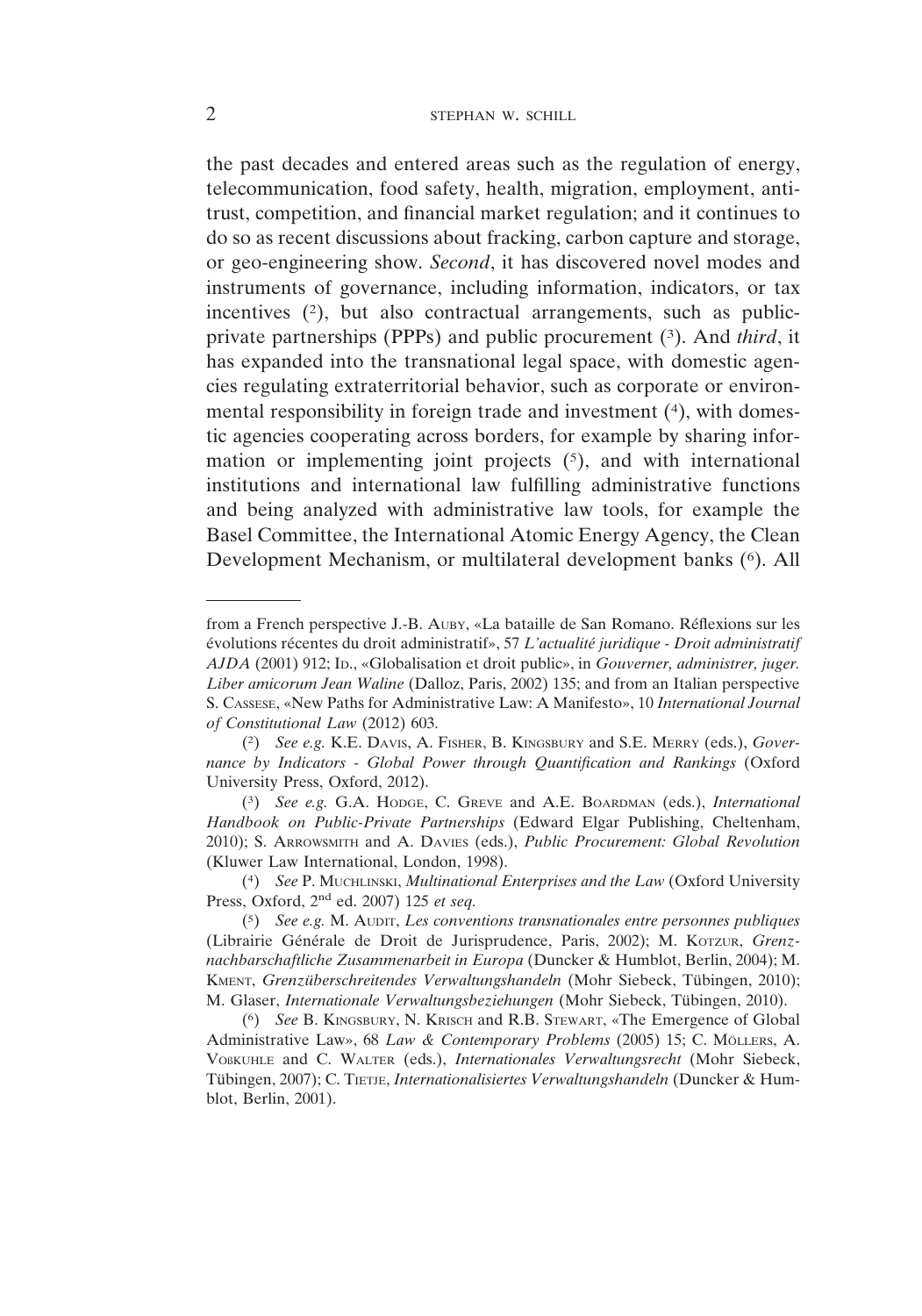of this leads to an impressive expansion of administrative law, partly within, but above all beyond the nation-state.

At the same time, the theory of administrative law is in crisis (7). The enlargement of administrative law's subject matter, the use of new instruments, cooperation between public and private actors, the rise of administrative actors at the supranational and international levels, and the interaction between international and national law have started to corrode the two foundational paradigms upon which administrative law, and its theory, traditionally have been based: *first*, hierarchy (or command and control) as an internal and external ordering model for administrative law-relations and a method of governance; and, *second*, the intrinsic connection between administrative action, the state, and domestic law. Both elements are dissolving with the rise of nonhierarchical forms of governance and with the emergence of administrative action that is not tied to the territory and domestic law of a specific state. This challenges the main boundaries that have traditionally defined administrative law: its distinction from private law as a consent-based horizontal order between equal actors, its distinction from the administrative legal orders of other states, and its distinction from international law (8).

These developments raise the question of what the distinctive features of administrative law are, or can be, today. What seems clear is that administrative law in a global perspective cannot be construed around the idea of a monolithic center, or acme in a pyramidal structure, but needs to be decoupled from its nationalistic bases. Moreover, one needs to ask how a discipline of administrative law can be framed that does not understand itself as a discipline of English, French, German, Italian, or US administrative law, but that has a global outlook and that deals with administration and administrative law as a phenomenon of different levels of governance, involving multifaceted actors, both within and beyond the nation-state. What, in other words, is the identity of administrative law when administrative action takes place in a seemingly fragmented, but global administrative space on the basis of multiple legal sources and implemented, often across borders, by actors who are not coordinated vertically through hierarchy or horizontally by compartmentalizing their authority into defined territorial units? Under such circumstances, what are possible

<sup>(7)</sup> On the identity problems of public law *see* Grimm, *supra* note 1.

<sup>(8)</sup> *Ibid.,* 28 *et seq.*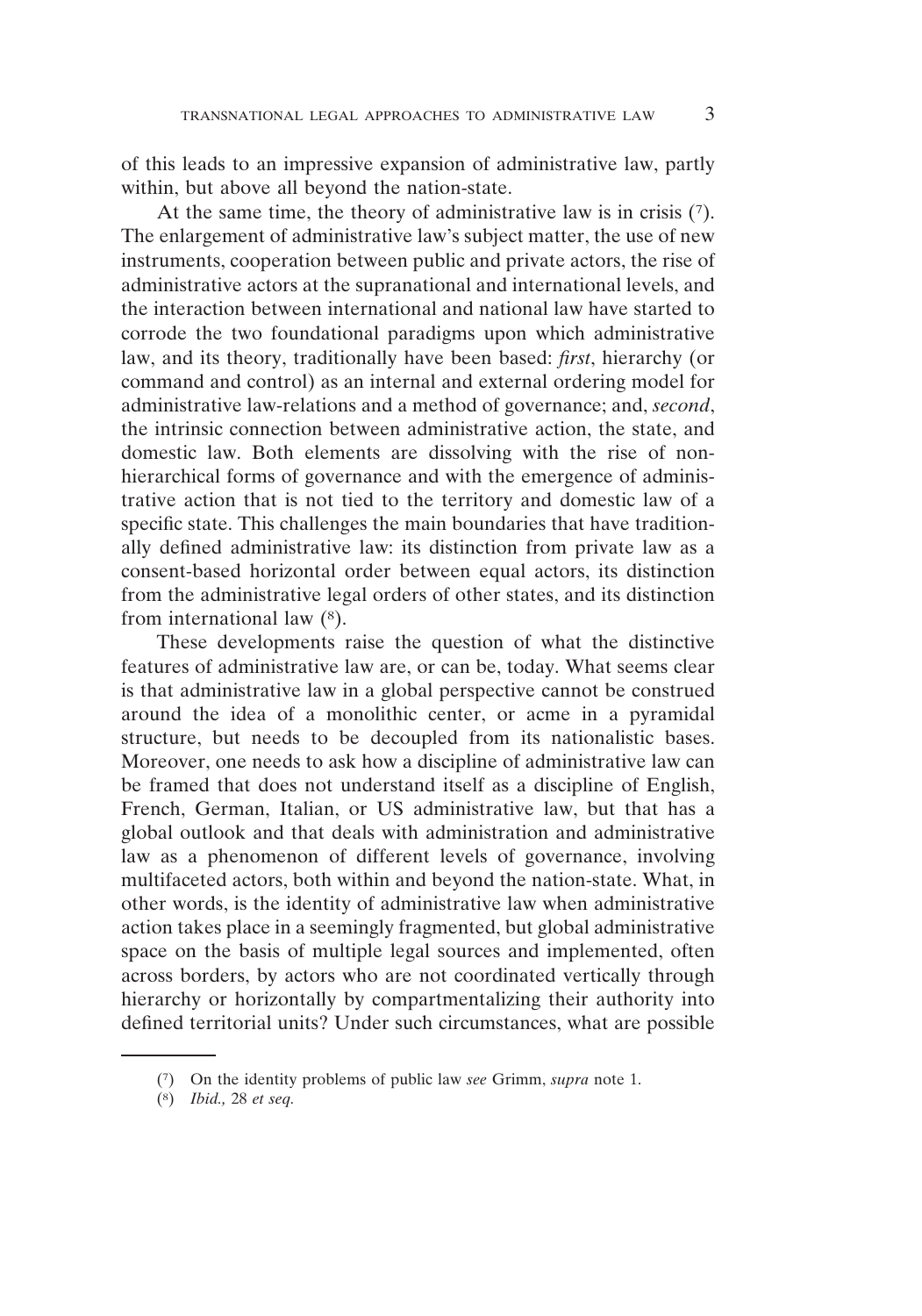anchors to frame the identity and unity of administrative law in times of globalization?

Certainly, the comparative study of the common roots of administrative laws in different countries and the integration of international and supranational law into the thinking about administrative law are crucial in order to «reestablish some form of unitary and systematic perspective on public law in general»  $(9)$ . In addition, one should not exclusively focus on the exercise of public authority by public actors and the changes of administrative law in supranational and international legal processes, but also take account of the incremental dissolution of the public-private divide and the closer interaction between public and private actors in public governance. In my view, a new theory of administrative law that manages to frame administrative law as a global subject-matter and discipline should therefore take a transnational legal outlook, meaning that it is open towards comparative law, supranational and international legal developments, just as it is vis-à-vis the impact of private law, private actors, and their normgenerating activity in the area of administrative relations and administrative law  $(10)$ . In this perspective, administrative law is not exclusively a matter of national culture and national law — and therefore compartmentalized into different territorial sectors — but a discipline that focuses on the legal infrastructure the enables and restricts how public governance plays out in a world where borders become increasingly permeable and where accountability vis-à-vis those affected is needed.

A transnational legal approach to administrative law calls to build a theory of administrative law that overcomes both the nationalinternational divide and the public-private divide and develops administrative law as a discipline that cuts across these basic disciplinary boundaries. Such a transnational legal approach accounts for the fact that a theory of administrative law cannot anymore be attached to the state and the nature of administrative law not be understood in terms of its domestic sources. Instead, it takes its course from a functional

<sup>(9)</sup> L. CASINI, S. CASSESE and G. NAPOLITANO, «The New Italian Public Law Scholarship», 9 *Int'l J. Const. L.* (2001) 301, 309.

<sup>(10)</sup> Certainly, not all activity of private actors is relevant in this context (otherwise there would be no meaningful distinction in relation to private law), but it is to the extent that private actors are integrated through mechanisms of cooperation into performing public functions.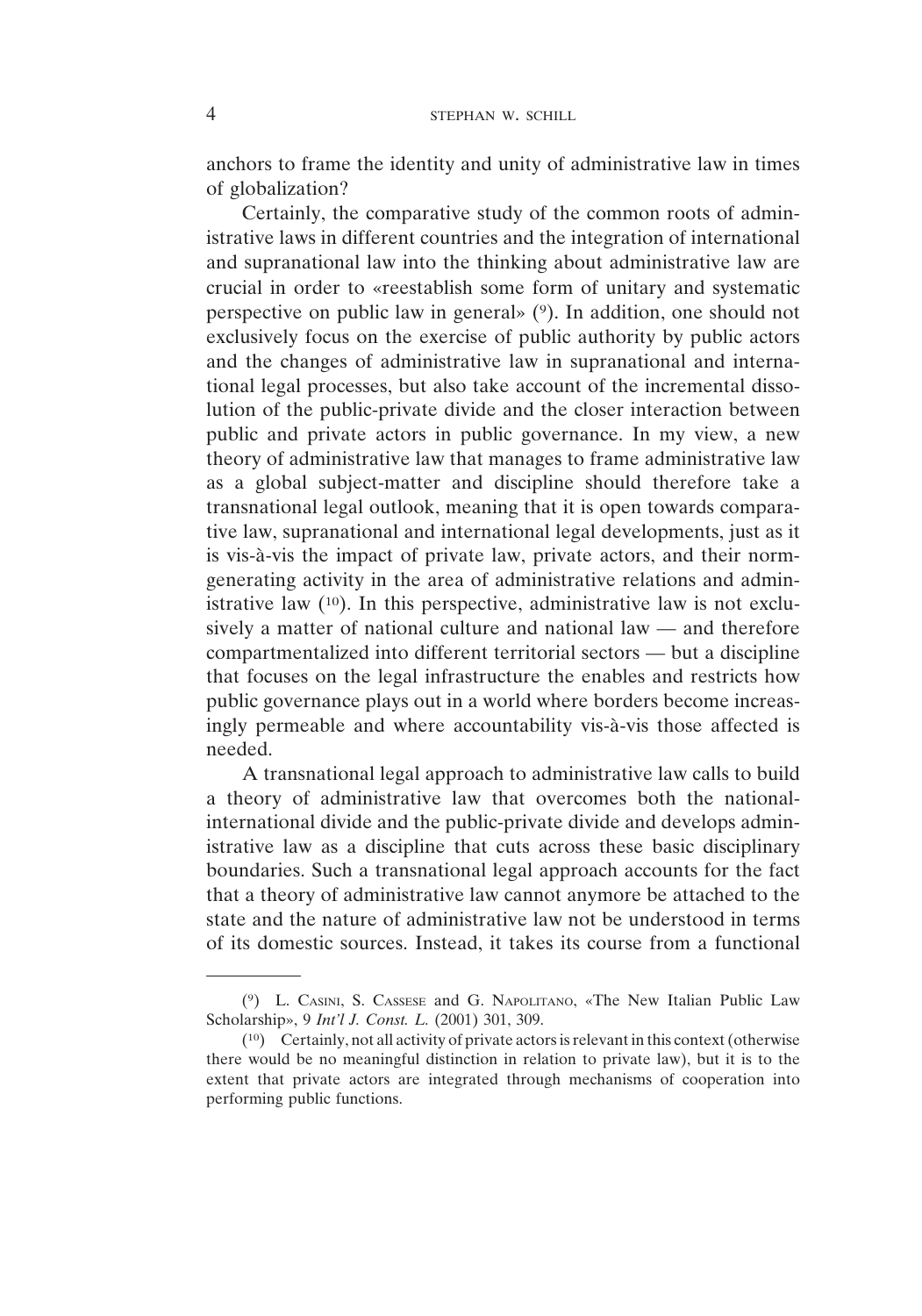analysis of social relations and public-private interaction wherever and whenever administrative action takes place. A transnational legal approach does not put the sources of administrative law or specific institutions at the center of a theory of administrative law, but focuses on the functions of, and the legal instruments used to implement administrative governance.

A transnational approach to administrative law would not only search for the commonality of rules and principles in administrative law across borders and across multiple levels of administration, but insist on the need to study and practice administrative law, even in a seemingly purely domestic setting, by taking into account the interconnections of different administrative spaces and the way ideas and concepts of administrative law travel across borders, traverse the national, regional, and international levels, and develop in the interaction between public and private actors  $(11)$ . Administrative law, in this perspective, is not crafted entirely autonomously within the boundaries of a pyramidal domestic structure, but develops and is applied within a web of administrative law thinking that is becoming increasingly deterritorialized and focused on administration as a social phenomenon that is independent from specific sources and institutions. The identity of administrative law then does not consist of a center or acme, a paradigm reflected in the focus on domestic sources, competences and administrative organization, but in a unifying framework for, and a way of thinking about, the plurality of administrative phenomena.

To illustrate such a transnational legal approach to administrative law, I will use an increasingly important form of administrative action as an example, namely cooperation between administrations and private actors through (public) contracts, such as PPPs, concession agreements, or state contracts. This area is particularly apposite to illustrate transnational legal thinking in administrative law not only because it shows the impact of supranational and international institutions and their law on the domestic law of public contracts; it also shows the

<sup>(11)</sup> On the underlying concept of transnational legal processes as «processes through which these norms are constructed, carried, and conveyed, [and which] always confront national and local processes that may block, adapt, translate, or appropriate a transnational legal norm and spur its reassessment», *see* G. SHAFFER, «Transnational Legal Process and State Change», 37 *Law & Social Inquiry* (2012) 229, 230. See also H. KOH, «Transnational Legal Process», 75 *Nebraska Law Review* (1996) 182.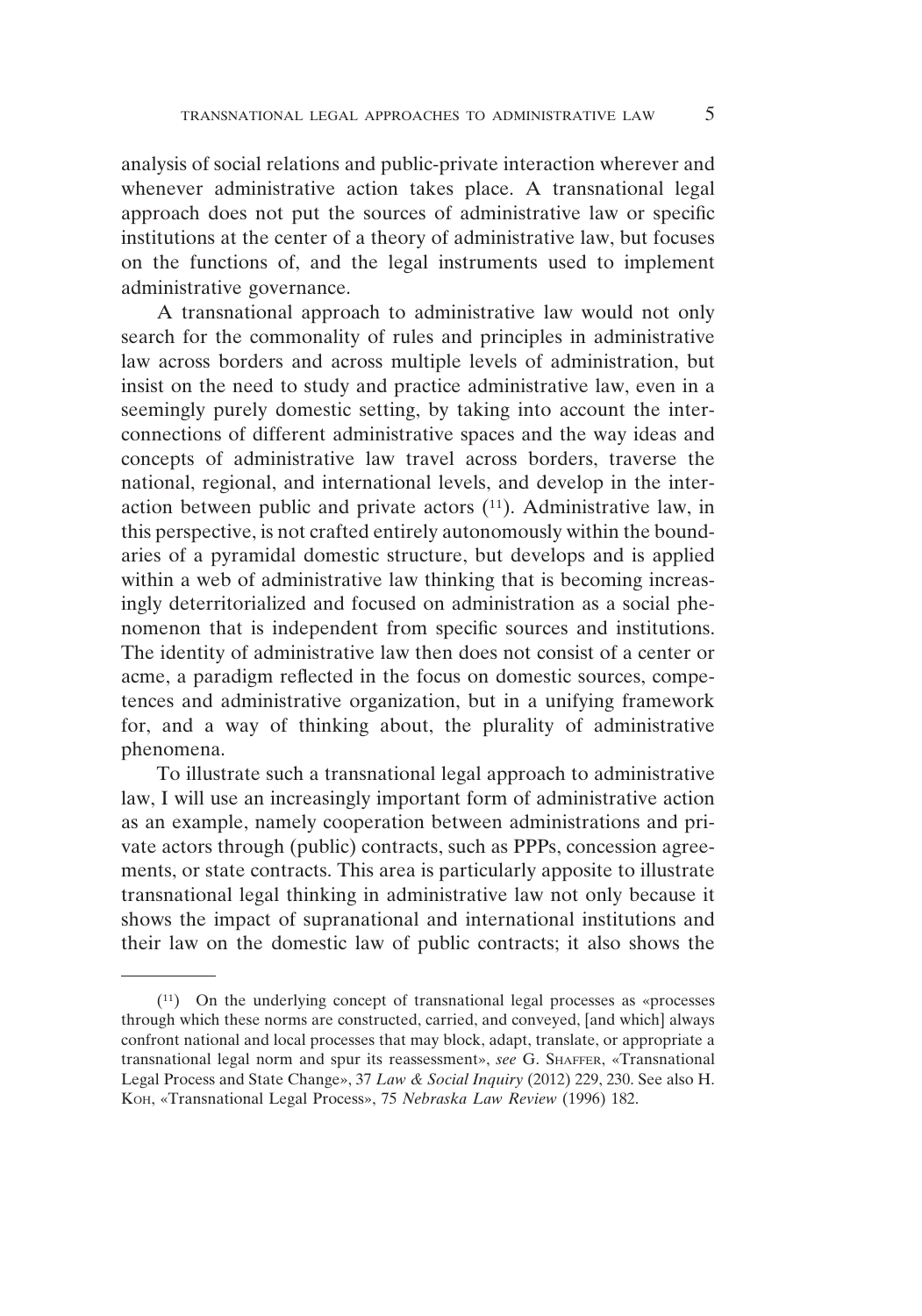dissolution of the public-private divide, and the concomitant challenge to hierarchy as administrative law's central ordering paradigm, because public contracting and public contracts law are deeply influenced by private actors acting as contracting parties, financiers or guarantors, but also as norm-makers.

While contractual instruments are regularly attributed only minor importance in administrative law theory, which is primarily built on unilateral administrative action  $(12)$ , a comprehensive theory of administrative law needs to encompass them. To change the traditional focus on unilateral action by taking account of the practical, but also structural importance of instruments of horizontal order in administrative law, is one aim of the present article. Another is to understand that administrative law does not develop anymore in a purely domestic setting, but rather that administrative law and ideas about administrative law are generated in processes that increasingly often bridge the divide between different domestic legal orders, between national and international law, and between public and private actors. This illustrates the need for approaching administrative law as part of a transnational framework.

Against this background, I will first provide a more in-depth analysis of the challenges administrative law is facing that make it impossible to develop a unifying theory of administrative law on the basis of a state-centered and source-centered model. Instead, I will argue that the new structure and breadth of today's administrative law is best captured by a transnational legal approach to administrative law that focsues on actors and the instruments they use (section 2). Subsequently, I will focus on the example of public contracts as a

<sup>(12)</sup> *See* the standard textbooks on administrative law, for example, H. MAURER, *Allgemeines Verwaltungsrecht* (C. H. Beck, München, 18th ed. 2011) (dealing with public contracts on roughly 50 pages as compared to unilateral administrative acts on more than 160 pages); P. CRAIG, *Administrative Law* (Sweet & Maxwell, London, 7<sup>th</sup> ed. 2012) (dealing with public contracts on only 39 pages (Chapter 5) as compared to dealing mostly with unilateral administrative action in the context of judicial review (Chapters 12-30)), G. LAWSON, *Federal Administrative Law* (Thomson/West, St. Paul, Minnesota, 4<sup>th</sup> ed. 2007) (dealing with administrative rulemaking and adjudication only and not dealing with contracts passed by the administration at all). An exception may be France where public contracts are given broader space; *see, for example,* J. WALINE, *Droit administratif* (Dalloz, Paris, 24<sup>th</sup> ed. 2012) (dealing with unilateral acts on 47 pages and contracts passed by the administration on 34 pages; nonetheless, the discussion on judicial review in France is also mostly focused on unilateral administrative action).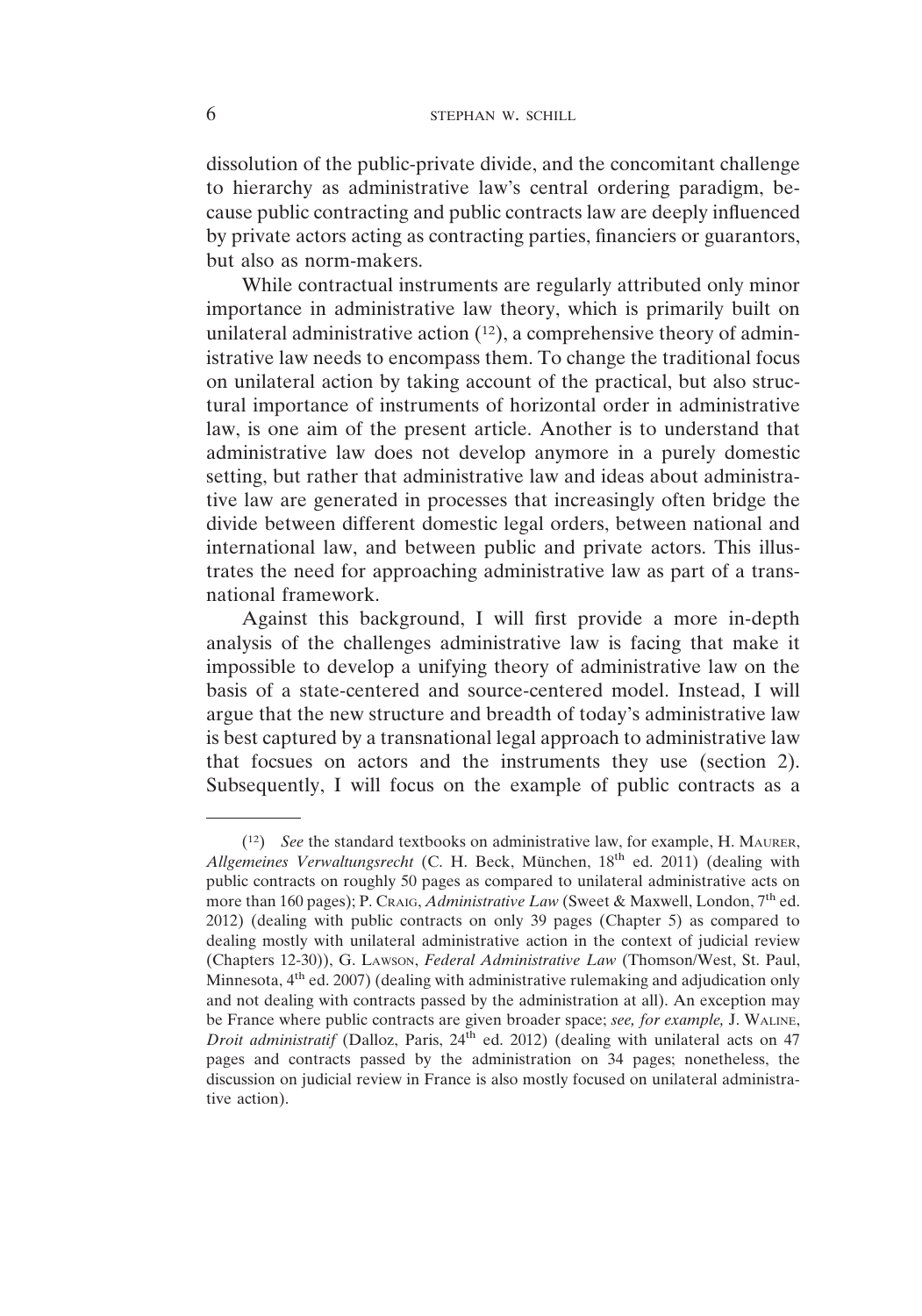practical illustration of the need for such a transnational approach to administrative law (section 3). Section 4 concludes.

2. If the task of a unifying theory of administrative law is to capture administrative law writ large, it needs to start with, and then react to, an analysis of the structural changes that challenge the traditional conceptualization of administrative law as tied to the state. After all, initially, it was the state-oriented and state law-centered approach to administrative law, which was able to ensure the unity of administrative law and circumscribe the identity of administrative law as a domestic legal discipline. This orientation is disappearing due to the dissolution of administrative law's traditional frontiers in a transnational legal space (2.1.). At the same time, new theoretical and conceptual approaches to administrative law have appeared that analyze these challenges and develop new theories (2.2.). While every single approach captures important facets of administrative law in the age of globalization, these approaches do not mirror all structural changes in a comprehensive manner and do not aim at formulating an overarching theory for administrative law. Instead, only a transnational legal approach to administrative law can offer a comprehensive perspective and provide a basis for such a theory (2.3.).

2.1. Globalization, privatization, and new instruments of governance are bringing about fundamental structural and institutional shifts in respect of the traditional ordering paradigms of administrative law, that is, hierarchy (or command-and-control) as a principle of administrative law-relations and a method of governance, on the one hand, and the intrinsic connection between administrative action and domestic law, on the other. In that context, globalization leads to the dissolution of the most fundamental categorizations used to structure and define fields of law or even entire legal orders, namely the dichotomies of national and international law, on the one hand, and public and private law, on the other. Accordingly, globalization embeds administrative law in a transnational legal space. This process can be observed by all administrative lawyers worldwide and can be described along three dimensions: *first*, the dissolution of vertical boundaries between national and international law; *second*, the dissolution of horizontal boundaries between different domestic administrative legal orders; and *third*, the dissolution of the boundary between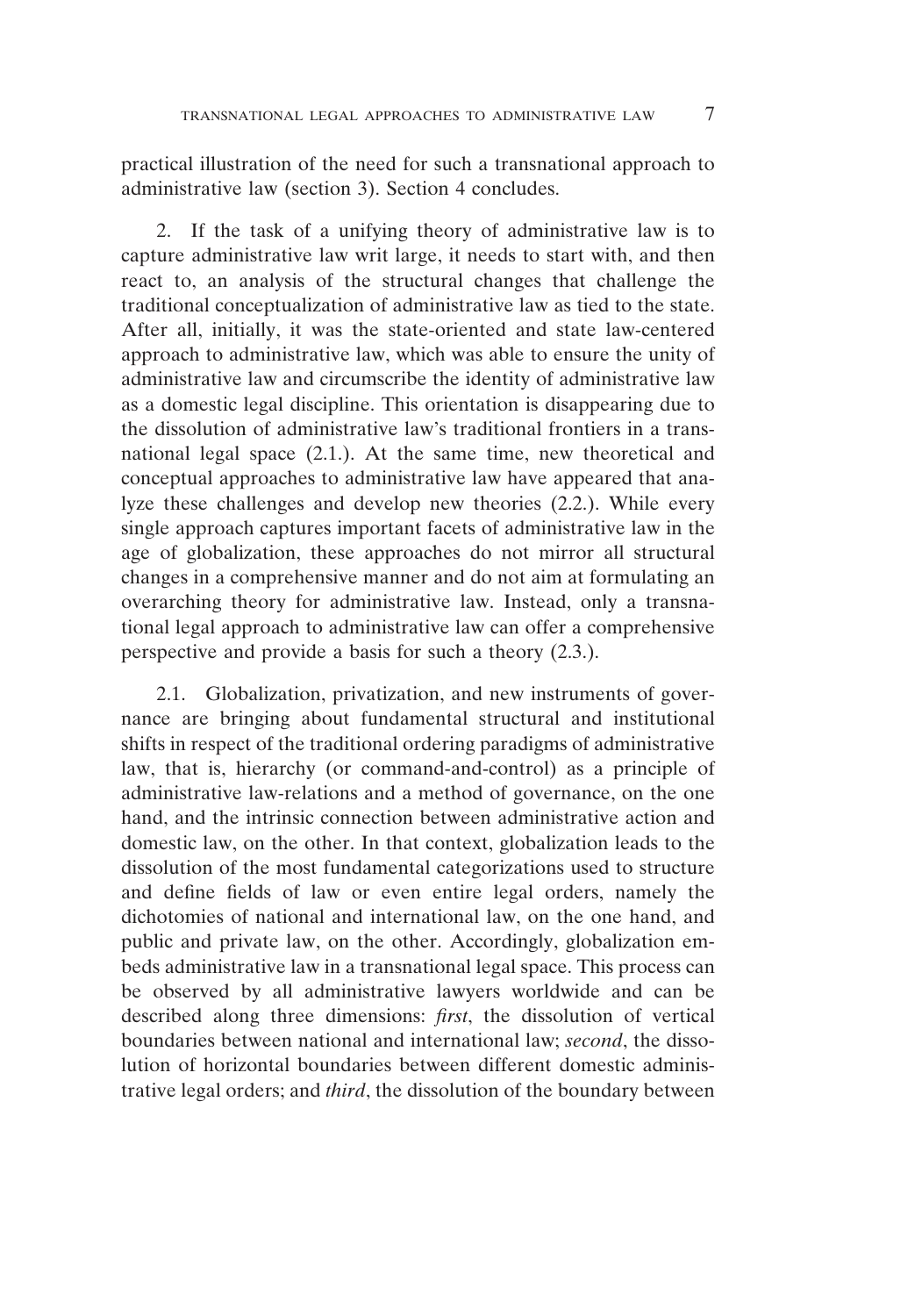public law and private law that lies diagonally towards, or cuts across, the two other distinctions (13).

First, domestic administrative law today is faced with the increasing influence of legal sources that are not of domestic origin but exercise pressure on domestic law from the outside (14). This may consist of a change in the applicable law (from domestic to nondomestic), such as the direct application of EU law by domestic administrations (15). But even in seemingly purely domestic settings there may be transborder aspects involved in respect of the pedigree of the law applied. EU law, for example, requires that domestic administrative procedure be applied indiscriminately to domestic and intra-EU cases in a way that domestic administrative law does not constitute an obstacle to the effective implementation of EU law (16). Likewise, many international treaties require the adaptation of domestic administrative law to international requirements. For example, the Aarhus Convention on Access to Information, Public Participation in Decision-Making and Access to Justice in Environmental Matters has transformed administrative law and procedure by granting the public

<sup>(13)</sup> I see the public-private boundary as a diagonal boundary, because the impact of private actors and private law can take place from within the domestic administrative legal order concerned; it can stem from the private law of a foreign domestic jurisdiction; but it can also originate from actors constituted under international law that act like private actors and perform essentially private functions, such as international organizations that finance or guarantee infrastructure projects like a commercial bank or insurer or together with commercial actors, such as is the case with the Multilateral Investment Guarantee Agency or the International Finance Corporation, both of which are affiliates of the World Bank Group. Conversely, domestic or international actors may use private law instruments or private law vehicles to fulfill their public tasks, such as the Global Fund for AIDS. All these examples show that the public-private divide cuts across national, international, and foreign law; that is why it is understood as a diagonal boundary for present purposes.

<sup>(14)</sup> *See generally* S. CASSESE, «Global Standards for National Administrative Procedures», 68 *Law & Contemporary Problems* (2005) 109.

<sup>(15)</sup> *See Fratelli Costanzo* v. *Comune di Milano,* 22 June 1989, CJEU, Case 103/88, ECR 1989, 1839 para. 31 («the individual must also have the right to rely on a directly applicable directive in dealings with State administrative authorities»); *Kühne & Heitz*, 13 January 2004, Case C-453/00, ECR 2004, I-837 para. 20 («it is for all the authorities of the Member States to ensure observance of the rules of Community law within the sphere of their competence»).

<sup>(16)</sup> *See Deutsche Milchkontor* v. *Germany,* 21 September 1983, CJEU, joint cases 205-215/82, ECR 1983, 2633 para. 19. *See further* T. von Danwitz*, Europäisches Verwaltungsrecht* (Springer, Berlin, 2008) 483 *et seq.*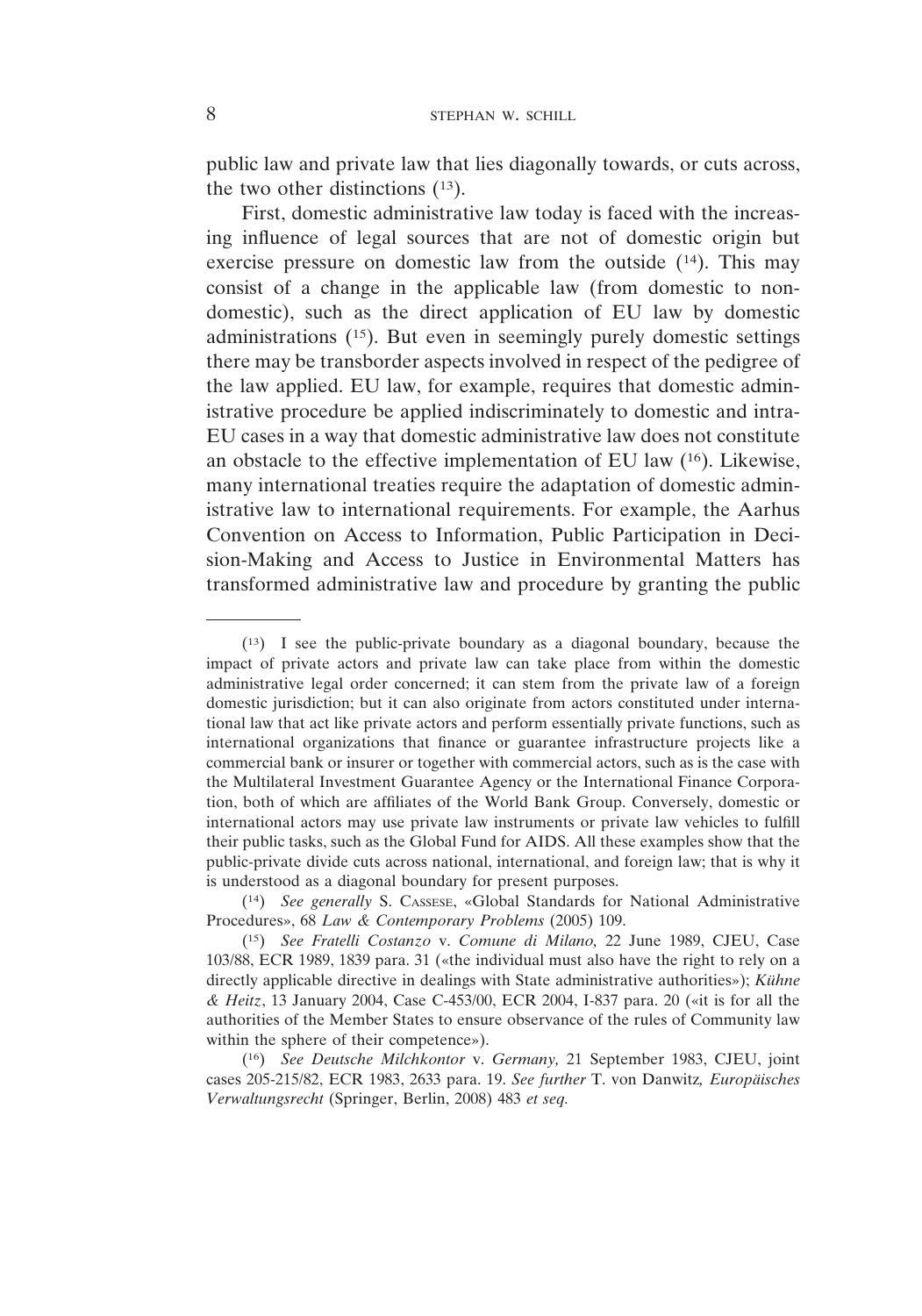rights to information, participation, and access to justice regarding decision-making processes concerning the environment (17); and Art. XVI:4 of the WTO Agreement requires WTO members to «ensure the conformity of its laws, regulations and administrative procedures» with WTO law (<sup>18</sup>). But also foreign public law can have an impact on how domestic administrations act, for example when the recognition of foreign administrative acts is in question (19).

Second, administrative law faces a proliferation of actors that assume functions in administrative governance. At the international level, there is an increase in conduct by international institutions that can be understood as fulfilling administrative tasks. For instance, the Organization for Economic Cooperation and Development's PISA study can be understood as administrative governance by information (20). The acts of foreign administrations, or interests of those living abroad, also become increasingly relevant and perforate the horizontal boundary between different domestic administrative legal orders. This is the case, for example, if environmental impact assessments has to take account of the interests of people living in a neighboring jurisdiction (21). The grant of mining rights in territory under foreign administration or occupation may be another case of foreign actors influencing administrative activity and domestic administrative law (22), and so is the joint cross-border administration of infrastruc-

<sup>(17)</sup> Convention on Access to Information, Public Participation in Decision-Making and Access to Justice in Environmental Matters, opened for signature 25 June 1998, 2161 U.N.T.S. 447. *See further* A. FISCHER-LESCANO, «Transnationales Verwaltungsrecht», 63 *Juristenzeitung* (2008) 373.

<sup>(18)</sup> Marrakesh Agreement Establishing the World Trade Organization, 1867 U.N.T.S. 154. *See further* P. ALA'I, «From the Periphery to the Center? The Evolving WTO Jurisprudence on Transparency and Good Governance», 4 *Journal of International Economic Law* (2008) 779.

<sup>(19)</sup> *See* H. WENANDER, «Recognition of Foreign Administrative Decisions», 71 *Zeitschrift für ausländisches öffentliches Recht und Völkerrecht* (2011) 755.

<sup>(20)</sup> A. VON BOGDANDY and M. GOLDMANN, «Taming and Framing Indicators: A Legal Reconstruction of the OECD's Programme for International Student Assessment (PISA)», in DAVIS et al, *supra* note 2, 52. *See also* more generally on international institutions exercising administrative tasks, the case studies in A. VON BOGDANDY et al (eds.), *The Exercise of Public Authority by International Institutions* (Springer, Heidelberg, 2009).

<sup>(21)</sup> *See e.g.* the case underlying the dispute in *Pulp Mills on the River Uruguay (Argentina* v. *Uruguay)*, 20 April 2010, ICJ, Judgment, *I.C.J. Reports 2010*, 14, paras. 203 *et seq.*

<sup>(22)</sup> *See e.g.* Case HCJ 2164/09, 26 December 2011, Israel Supreme Court,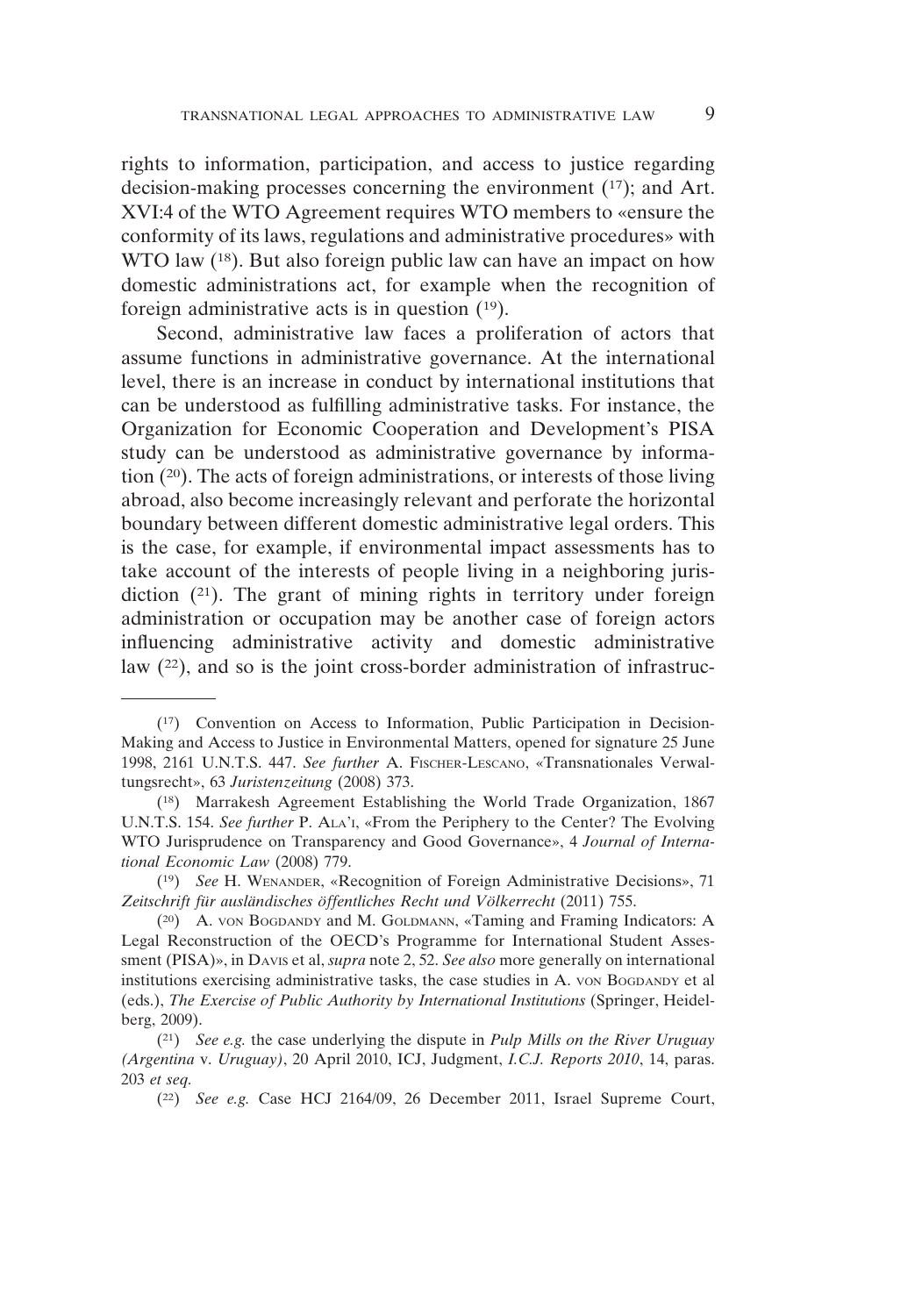ture facilities, such as a waste landfill or a waste-water processing plant. Finally, privatization is an example of administrative tasks being delegated to private actors, who in turn become actors engaged in fulfilling administrative functions.

Third, administrative law is not only subject to an increasing amount of non-domestic and non-public sources and actors. Administrative law also has been used to analyze areas of law and institutional activity that were traditionally seen as phenomena of either international law or private law. The Global Administrative Law project, for example, has used administrative law principles to restructure the accountability of international institutions (23). Similarly, areas of extraterritorial activity of domestic administrations, for example the grant of official development aid, have been analyzed as administrative, not foreign relations activity (24). Finally, various areas of social activity organized under private law and carried out by non-governmental actors have been analyzed through an administrative law lens. This includes private codes of conduct, such as the Equator Principles that apply to lending activities of commercial banks for development projects (25), the activity of the Internet Corporation for Assigned Names and Numbers (ICANN) (26), or the rules of the World Anti-Doping Agency that suppresses doping in the world of sporting events  $(27)$ .

All of these developments entail various and partly contradictory dynamics that affect administrative law. Some of these dynamics lead to more harmonization across different administrative legal orders, as

English translation available at http://www.yesh-din.org/userfiles/file/%D7%94% D7%9B%D7%A8%D7%A2%D7%95%D7%AA%20%D7%93%D7%99%D7%9F/ psak.pdf.

<sup>(23)</sup> *See* KINGSBURY/KRISCH/STEWART, *supra* note 6.

<sup>(24)</sup> P. DANN, *Entwicklungsverwaltungsrecht* (Mohr Siebeck, Tübingen, 2012).

<sup>(25)</sup> A. MEYERSTEIN, «Global Private Regulation in Development Finance: The Equator Principles and the Transnationalization of Public Contracting», in M. AUDIT and S. SCHILL (eds.), *The Transnational Law of Public Contracts* (Bruylant, Brussels, forthcoming 2014).

<sup>(26)</sup> B. CAROTTI, «L'ICANN e la governance di internet», 57 *Rivista Trimestrale di Diritto Pubblico* (2007) 681; J. VON BERNSTORFF, «The Structural Limitations of Network Governance: ICANN as a Case in Point», in C. JOERGES, I.-J. SAND and G. TEUBNER (eds.), *Transnational Governance and Constitutionalism* (Hart Publishing, Oxford, 2004) 257; M. HARTWIG, «ICANN - Governance by Technical Necessity», in VON BOGDANDY et al, *supra* note 20, 575.

<sup>(27)</sup> L. CASINI, *Il diritto globale dello sport* (Giuffrè, Milano, 2010).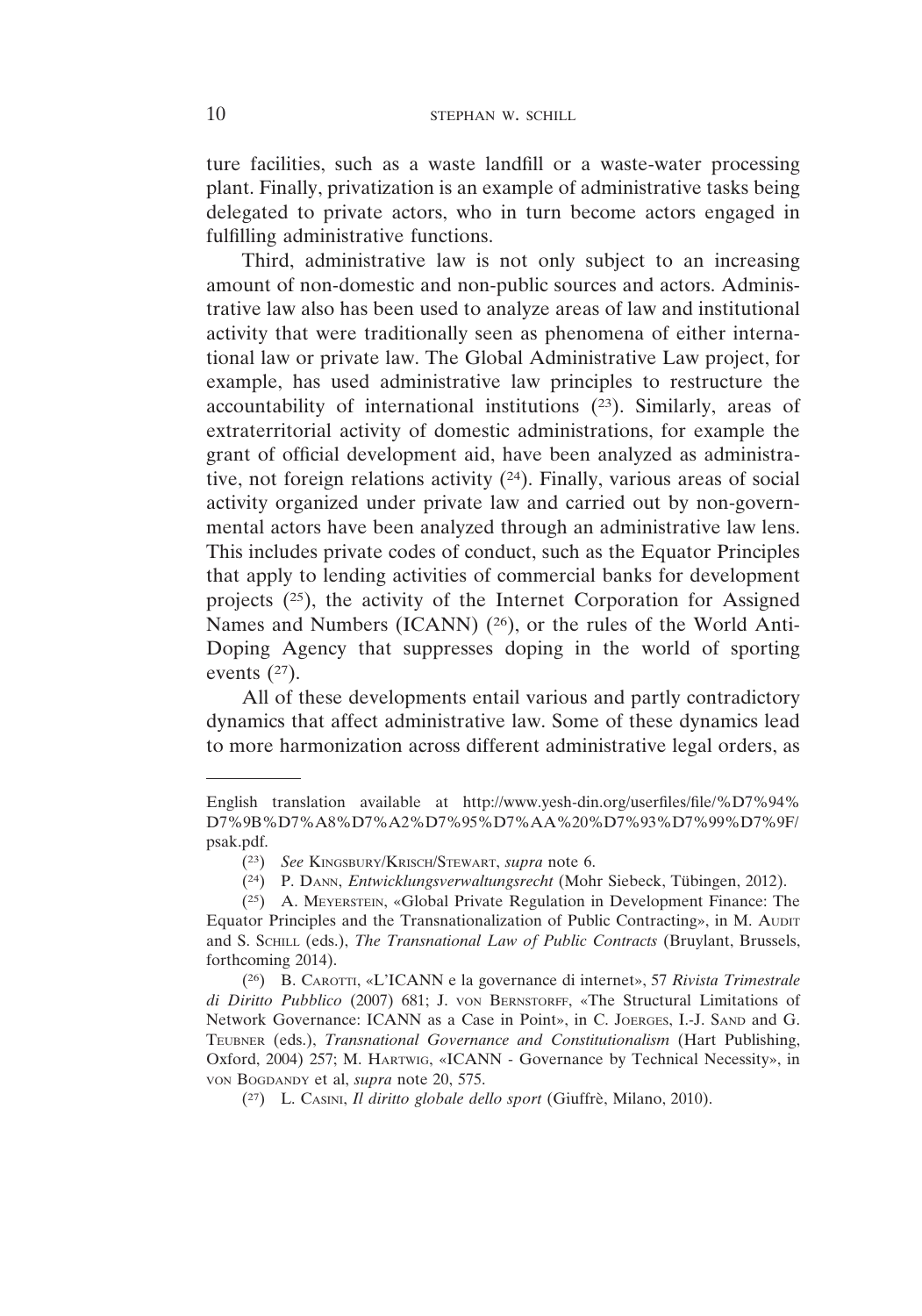is the case with EU law. Others fragment administrative law, dissolve well-established boundaries, and create less rather than more homogeneity. Moreover, these dynamics lead to a modified perception of what characterizes administrative action and administrative law. They deterritorialize administration and reflect an increasing functional differentiation, as well as the increase in international law, international institutions, but also private law and private actors. These developments question the boundaries between international and national law, both public and private law. In addition, cooperative elements in administrative law increase both at the domestic level, but also across borders, including public-private, but also public-public cooperation. These developments also exist in the field of public contracting, on which Part 3 will focus. They embed administrative law today in a transnational legal space because administrative action is dispersed across the spectrum of domestic and international, private and public law.

2.2. Various approaches have started theorizing about the novel forms of administrative law in the post-national constellation discussed above. They can be grouped into five categories: 1) literature adopting network models to analyze the increasingly informal interaction between administrations; 2) literature adopting conflict of laws-thinking to coordinate normative commands stemming from different administrative legal orders; 3) literature analyzing the Europeanization and internationalization of administrative law; 4) literature on privatization and its impact on administrative law; and 5) literature using administrative law to analyze international institutions and phenomena of global governance. These approaches, and their limits to serve as encompassing theories of administrative law, are discussed in turn.

First, network models, such as that of Anne-Marie Slaugther, focus on the emergence of transnational administrative networks in which administrations from different countries cooperate across borders, exchange information, and coordinate their decision-making informally (28). Examples of such administrative networks are the International Organization of Securities Commissions (IOSCO) (29) or

<sup>(28)</sup> A.-M. SLAUGHTER, *A New World Order* (Princeton University Press, Princeton, 2004): C. MÖLLERS, «Transnationale Behördenkooperation», 65 *Zeitschrift für ausländisches öffentliches Recht und Völkerrecht* (2005) 351.

<sup>(29)</sup> *See* http://www.iosco.org.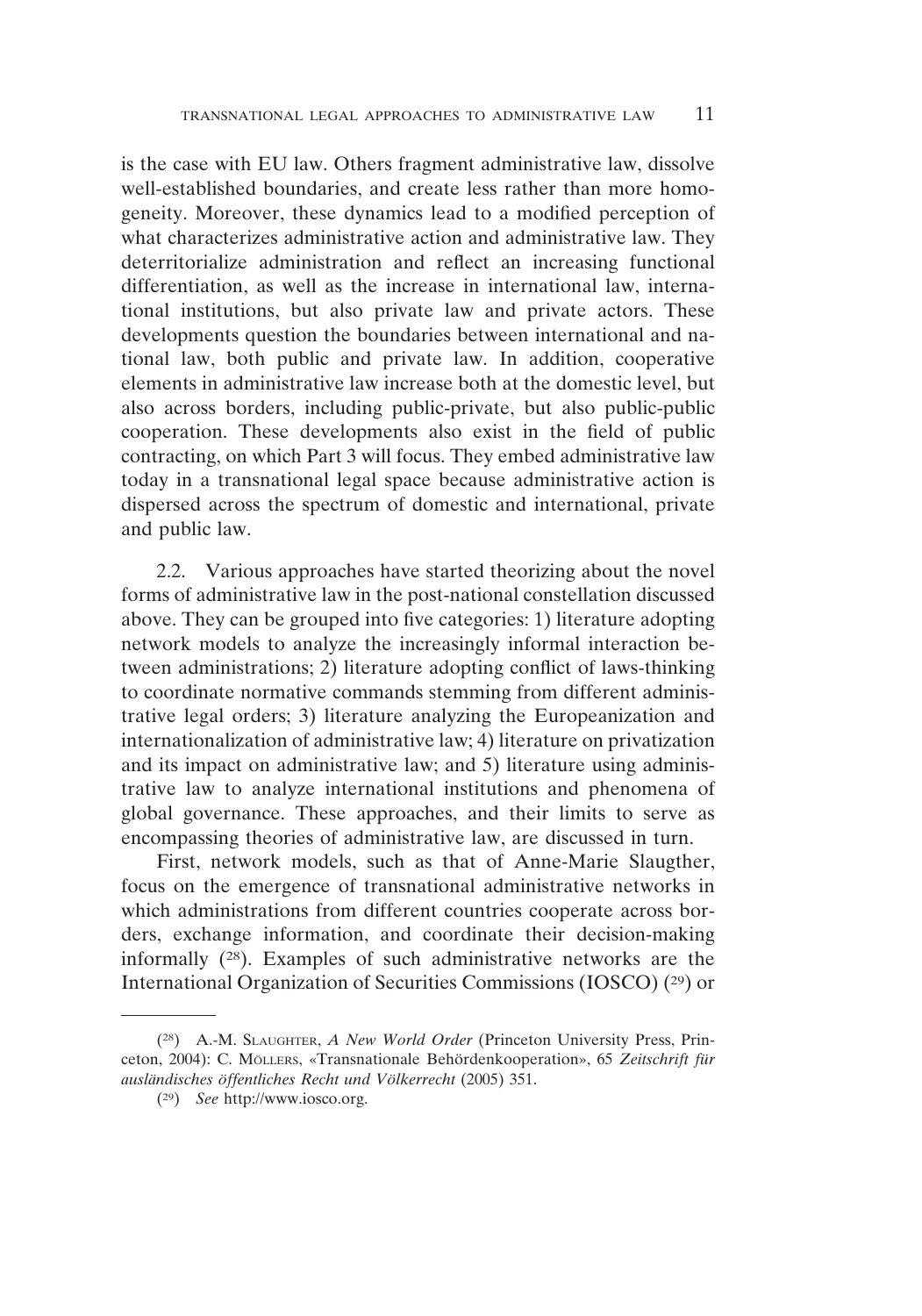the Basel Committee (30), in which financial regulators interact in the context of an intergovernmental setting without making binding decisions  $(31)$ . The advantage of such network approaches to administrative law is to grasp informal interactions that have real governance effects but would be disregarded by traditional administrative law concepts. As a basis of a general unifying theory of administrative law, network approaches are, however, both too limited and too comprehensive: too limited because they focus only on the interaction between public bodies, while leaving public-private interactions aside; and too comprehensive because network phenomena are not specific to administrative coordination, but equally occur in entirely private settings.

Second, conflict-of-law approaches are interested in transnational effects and limits of classical administrative action, for example the effect of unilateral administrative acts on people abroad, the participation of residents of other countries in administrative planning, or the recognition of foreign administrative acts (32). Furthermore, conflictof-law approaches are used to analyze transnational cooperation between administrative actors in different states, for example in the management of joint infrastructure projects (33). Analytically, the framework and categories used to analyse these phenomena are similar to private international law thinking and focus strongly on questions of applicable law and the recognition of foreign administrative acts (34). Their focus, however, is limited to adapting classical administrative law and procedure to transnational situations and to develop modes of coordination between the administrative laws of different domestic legal orders (35). They remain largely domestic, including in how they view the interaction between public and private actors, and

<sup>(30)</sup> *See* http://www.bis.org/bcbs.

<sup>(31)</sup> *See also* P.-H. VERDIER, «Transnational Regulatory Networks and Their Limits», 34 *Yale Journal of International Law* (2009) 113.

<sup>(32)</sup> KMENT, *supra* note 5, 267 *et seq.*

<sup>(33)</sup> *Ibid.,* 617 *et seq.*; M. NIEDOBITEK, *Das Recht der grenzüberschreitenden Verträge* (Mohr Siebeck, Tübingen, 2001); Glaser, *supra* note 5; Kotzur, *supra* note 5, 461 *et seq.*

<sup>(34)</sup> K. NEUMEYER, *Internationales Verwaltungsrecht* (Schweitzer, München, 1910 to 1936); for similary approaches to international administrative law, *see also* C. E. Linke, *Europäisches Internationales Verwaltungsrecht* (Lang, Frankfurt am Main, 2001); C. OHLER, *Die Kollisionsordnung des Allgemeinen Verwaltungsrechts: Strukturen des deutschen Internationalen Verwaltungsrechts* (Mohr Siebeck, Tübingen, 2005).

<sup>(35)</sup> *Cf.* KMENT, *supra* note 5, 7.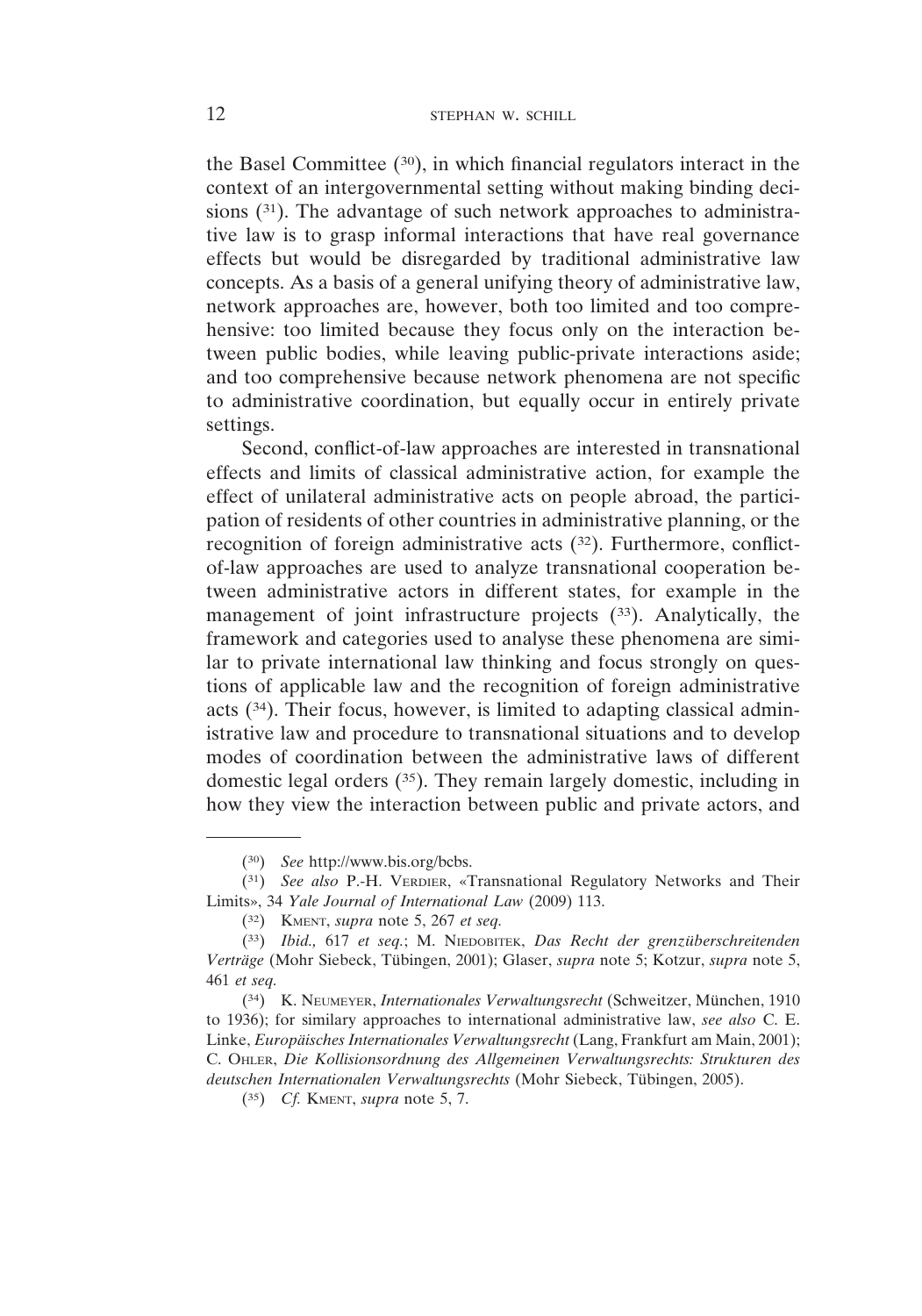often disregard the interaction between national and international law. This limits the usefulness of conflicts-of-law approaches as a basis for a unifying theory of administrative law.

Third, a large amount of literature in administrative law analyzes the influence of supranational or international law on domestic administrative law, such as the influence of EU law or the Aarhus Convention on national law. Titles like the «transformation of administrative law in Europe», the «Europeanization of administrative law», or the «internationalization of administrative relations» are indicative for this perspective (36). While grasping an important aspect of change in administrative law, these studies retain a domestic perspective and view international law as an external factor, not a genuine part, of the discipline of administrative law (37). Moreover, they do not deal with the phenomenon of administrative law of regional or international institutions and are therefore limited as general theories of administrative law.

The fourth strand of literature deals with the role of private actors in administration, in particular in the context of the privatization of formerly public functions and contractual cooperation, for example through PPPs (38). While this literature tackles the public-private

<sup>(36)</sup> M. RUFFERT (ed.), *The Transformation of Administrative Law in Europe/La mutation du droit administratif en Europe* (Sellier, München, 2007); J.H. JANS et al (eds.), *Europeanisation of Public Law* (Europa Law Publishing, Groningen, 2007); F. SNYDER (ed.), *The Europeanisation of Law: The Legal Effects of European Integration* (Hart Publishing, Oxford, 2000); C. HILSON, «The Europeanization of English Administrative Law: Judicial Review and Convergence», 9 *European Public Law* (2003) 125; K.-H. LADEUR (ed.), *The Europeanisation of Administrative Law* (Ashgate, Aldershot, 2002); E. SCHMIDT-AßMANN, «The Internationalization of Administrative Relations as a Challenge for Administrative Law Scholarship», in VON BOGDANDY et al, *supra* note 20, 943.

<sup>(37)</sup> This is so even if the increasing influence of supranational and international law on administrative law may ultimately lead administrative lawyers to understand their identity in a broader, non-domestic context. *See* A. VON BOGDANDY, «Verwaltungsrecht im europäischen Rechtsraum - Perspektiven einer Disziplin», in A. VON BOGDANDY, S. CASSESE and M. HUBER (eds.), *Handbuch Ius Publicum Europaeum IV: Verwaltungsrecht in Europa* (C. F. Müller, Heidelberg, 2010) 10; ID., «National Legal Scholarship in the European Legal Area - A Manifesto», 10 *International Journal of Constitutional Law* (2012) 614.

<sup>(38)</sup> *See, for example,* P. VERKUIL, «Public Law Limitations on Privatization of Government Functions», 84 *North Carolina Law Review* (2004) 397; M. BURGI, *Privatisierung öffentlicher Aufgaben - Gestaltungsmöglichkeiten, Grenzen, Regelungsbedarf* (C. H. Beck, München, 2008) (with further references).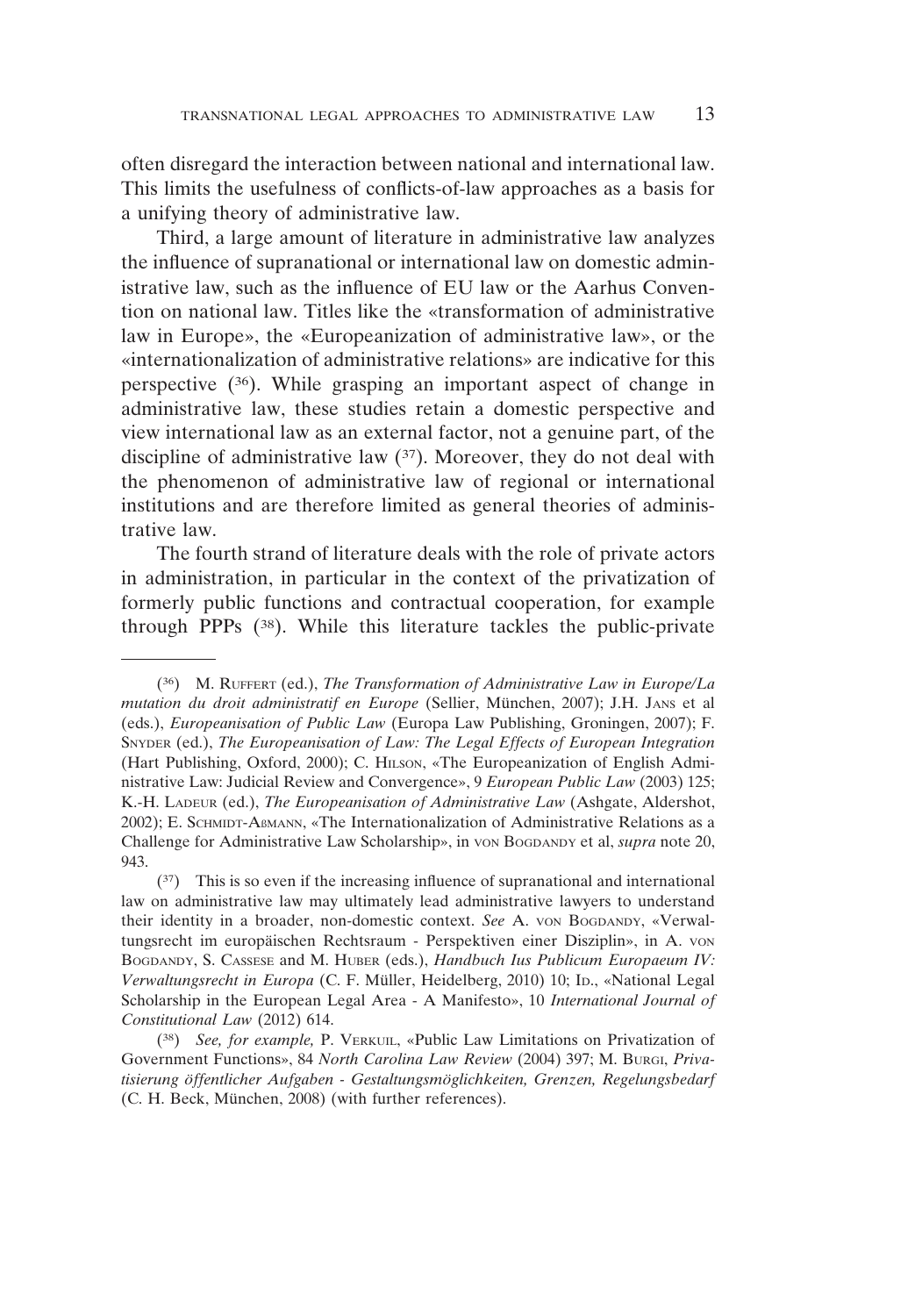divide, its blind spot remains, similarly to the literature on Europeanization and internationalization, its domestic focus. Studies on privatization in administrative law are typically interested in how domestic law privatizes and what limits it contains for privatization and how public-private cooperation is implemented, supervised and controlled by public actors. By contrast, public-private interaction is typically not analyzed in relation to its effects on administrative law theory more generally. Similarly, the interplay of national and international law in privatization does often not play a central role in this strand of literature.

Finally, a growing body of literature focuses on Global Administrative Law  $(39)$ , international administrative law  $(40)$ , and International Public Authority (41). These projects react to the phenomenon that there are more and more international institutions whose activities, in terms of their modes of operations and their effect vis-à-vis private citizens, resemble that of domestic administrations. Instead of making use of classical public international law concepts and methods, they draw on (domestic) administrative law thinking and analogies to analyze the resulting problems of accountability when international institutions take decisions that directly impact the lives of ordinary citizens. However, as a general theory of administrative law they are also limited because they exclude the area where administrative law still is most widely practiced and rooted, namely the domestic level (42). Furthermore, the distinction between private and public remains crucial for them (43), thus excluding an analysis of the influence of private actors on public governance.

<sup>(39)</sup> *See* KINGSBURY/KRISCH/STEWART, *supra* note 6; N. KRISCH and B. KINGSBURY, «Introduction: Global Governance and Global Administrative Law in the International Legal Order», 17 *European Journal of International Law* (2006) 1; B. KINGSBURY and L. CASINI, «Global Administrative Law Dimensions of International Organizations Law», 6 *International Organizations Law Review* (2009) 319; G. DELLA CANANEA, «Procedural Due Process of Law Beyond the State», in von BoGDANDY et al, *supra* note 20, 965; CASSESE, *supra* note 14.

<sup>(40)</sup> *See e.g.* D. EHLERS, «Internationales Verwaltungsrecht», in H.-U. ERICHSEN and D. EHLERS (eds.), *Allgemeines Verwaltungsrecht* (De Gruyter, Berlin, 14th edn 2010) § 4; *cf. also* Tietje, *supra* note 6.

<sup>(41)</sup> VON BOGDANDY et al, *supra* note 20.

<sup>(42)</sup> KINGSBURY/KRISCH/STEWART, *supra* note 6, 17 (limiting its analysis to transborder situations, including «formal intergovernmental regulatory bodies, informal intergovernmental regulatory networks and coordination arrangements, national regulatory bodies operating with reference to an international intergovernmental regime,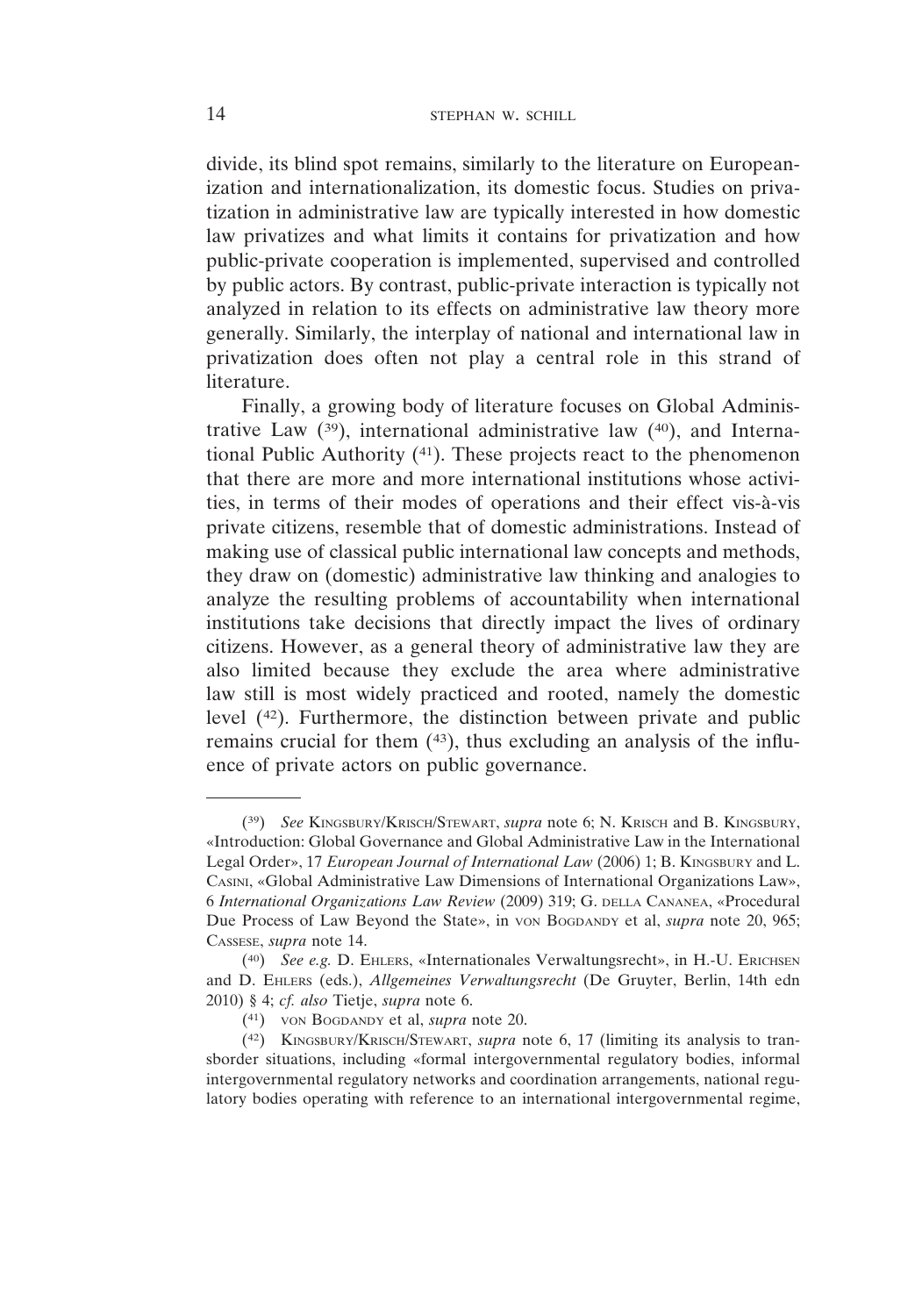In sum, although there is no lack of theoretical reflection on the influence of globalization on administrative law and the dissolution of the foundational boundaries of the state-centered and source-centered theory of administrative law, no single approach encompasses all structural changes. Every single approach explains part of how administrative law changes in a globalized world. Yet, none provides an overarching theoretical framework for today's administrative law as a whole. Arguably only a transnational legal approach to administrative law can offer such a comprehensive perspective as a unifying theory for administrative law in the transnational legal space. This approach will be sketched out in the following section.

2.3. Unlike the various approaches discussed above, a transnational approach to administrative law is not only interested in how administrative law changes, how domestic and international law interact in the field, how privatization projects are implemented, and which criteria of legitimacy the exercise of global regulatory powers and international public authority have to fulfil. It is interested more broadly in mapping how administrative law today transcends national and international, public and private law, and asks how to develop a framework upon which to build a theory of administrative law that carves out the overarching identity of administrative law independently of where, by whom, and on which legal basis administrative action takes place. This identity of administrative law would have a twofold function: *first*, to designate the specificities of administrative law in comparison to other legal disciplines; and *second*, to ensure that administrative lawyers can communicate across borders regarding solutions to problems of administrative relations independently of the domestic or international law that may govern particular cases.

A transnational approach to administrative law denotes a frame-

hybrid public-private regulatory bodies, and some private regulatory bodies exercising transnational governance functions of particular public significance»); A. VON BOGDAN-DY, P. DANN and M. GOLDMANN, «Developing the Publicness of Public International Law: Towards a Legal Framework for Global Governance Activities», in von Bogdan-DY et al, *supra* note 20, 3, 13 (looking towards «institutions [that] exercise authority attributed to them by political collectives on the basis of binding or non-binding international acts»).

<sup>(43)</sup> This is particular true for the International Public Authority project. *See ibid.*, 14 (stating that «drawing the line between public and private authority [is] indispensable for legal research»).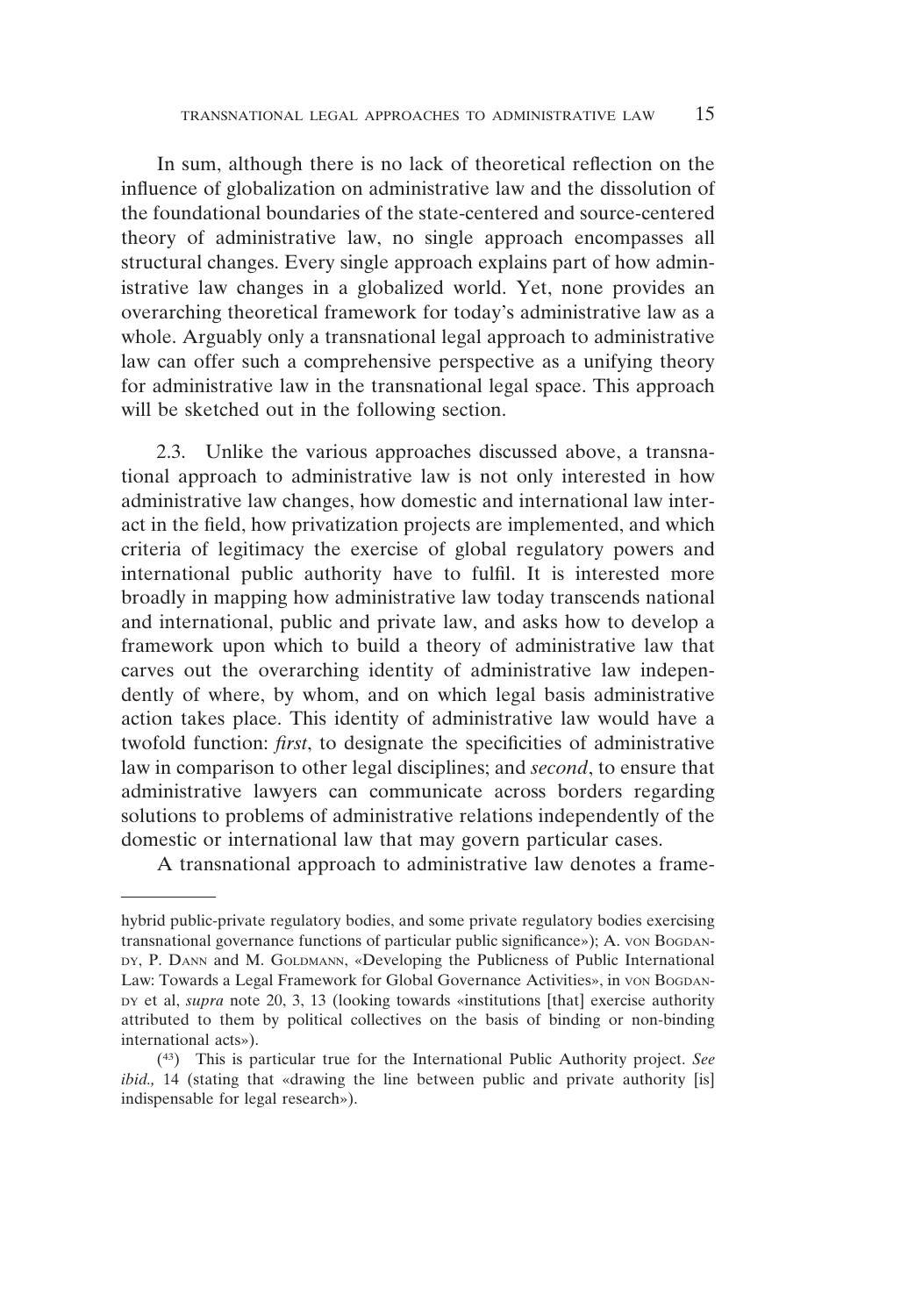work of thinking about administrative law that not only transcends the national-international and the public-private divide; it wants to do away with the very idea that these categorizations delimit separate disciplines. Instead, a transnational approach aims at carving out the identity, essence and characteristics of administrative law independently of the applicable law. Although there is English, French, German, Italian, and US administrative law, etc., and an administrative law of international institutions, these disciplines are not selfsufficient and autonomous, but are, as shown above, and as illustrated in Part 3 with respect to public contracts, increasingly interconnected. International law influences domestic administrative law, domestic law feeds back into international regimes, ideas on domestic administrative law travel across borders, and are influenced both by norm-making activities of public and private actors. All of these processes integrate administrative law into a transnational legal space.

A transnational legal approach, in turn, breaks with the classical perspectives that international and national are «two spheres that at best touch one another, but never intersect» (Triepel) (44) and that «le droit administrative et le droit civil forment comme deux mondes séparés, qui ne vivent point toujours en paix, mais qui ne sont ni assez amis, ni assez ennemis pour se bien connaître» (Alexis de Tocqueville) (45). Moreover, it does not presume hierarchies between national and international, public and private law, but accepts that different actors assume independent, and potentially diverging positions.

The perspective adopted here is also broader than Philip Jessup's classical definition of transnational law as «all law which regulates actions or events that transcend national frontiers» (46), because it does not only cover transborder administrative relations in the strict sense, such as the involvement of foreign interests or foreign laws, but encompasses

<sup>(44)</sup> H. TRIEPEL, *Völkerrecht und Landesrecht* (Hirschfeldt, Leipzig, 1899) 111 («zwei Kreise, die sich höchstens berühren, niemals schneiden» - English translation by the author).

<sup>(45)</sup> A. DE TOCQUEVILLE (1831) (cited after L. CASINI, *«Down the Rabbit-Hole»: The Projection of The Public/Private Distinction Beyond the State,* Jean Monnet Working Paper No. 8/2013).

<sup>(46)</sup> P.C. JESSUP, *Transnational Law* (Yale University Press, New Haven, 1956) 2; *see further* P. ZUMBANSEN, «Transnational Law», in J.M. SMITS (ed.), *Elgar Encyclopedia of Comparative Law* (Elgar, Cheltenham, 2006), available at http://ssrn.com/abstract=1105576. For a suggestion to link administrative law and transnational law see already Fischer-Lescano, *supra* note 17.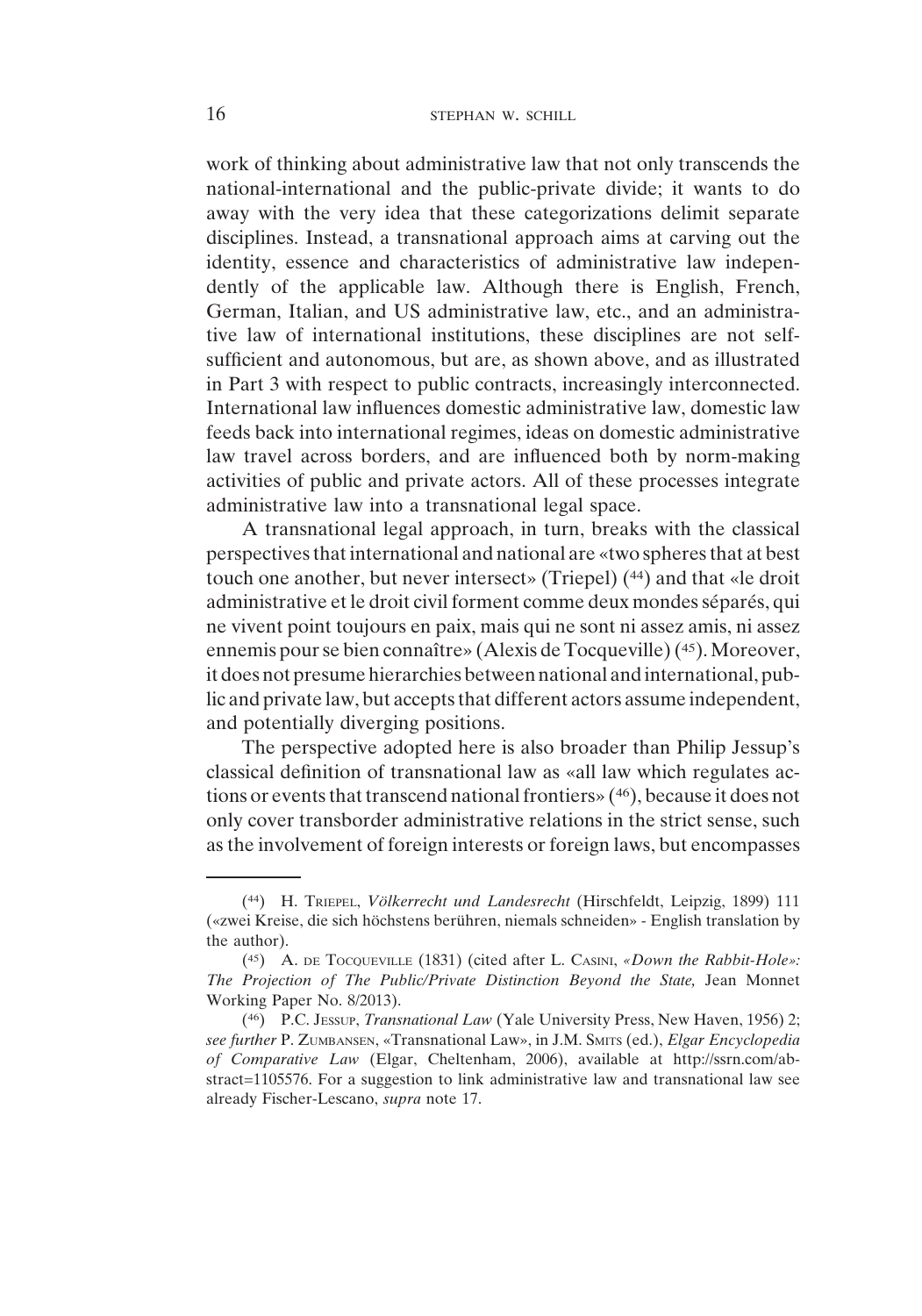administrative law and administrative relations generally, including in the domestic context. This broader perspective rests on the premise that the amount of entirely autonomous areas of administrative law are continuously shrinking and that transnational legal processes understood as «processes through which [...] norms are constructed, carried, and conveyed, [and which] always confront national andlocal processes thatmay block, adapt, translate, or appropriate a transnational legal norm and spur its reassessment»  $(47)$ , are more generally on the rise. Independent of the considerable amount of regional and international law that affect domestic administrative law, a frequent transnational element will be that domestic administrative law is viewed in comparison to, and is developed or interpreted against, the experience made with administrative law elsewhere. This embeds even purely national situations into a transnational framework.

In fact, looking abroad for comparison, and hence a transnational perspective, has been a recurring feature since the very beginnings of administrative law and theory. As outlined by Giacinto della Cananea, for Alexis de Tocqueville, for example,

[t]he idea that comparative analysis is essential to understand the evolution of political and administrative institutions was not new [...]. When he was younger, and had attempted to study the new institutions of the United States, he was not simply interested in understanding their underlying rationales, ie equality and democracy, for their own sake. Rather, he compared such institutions with the administrative institutions of Europe, particularly with those of France, which he knew best as a member of the *Conseil d'Etat.* In criticizing the French constitutional framework of his time, he was not simply animated by polemic intentions against the patent arbitrariness of administrative justice, which was later emphasized by Albert Venn Dicey. His aim was intellectually more challenging. It consisted of searching for invariable laws, or, more precisely, *les régles invariables qui régissent les societés* (48).

Moreover, a transnational approach to administrative law has a different focus from other approaches in finding unity among, or commonalities between, different administrative laws. It is based on

<sup>(47)</sup> SHAFFER, *supra* note 11, 230.

<sup>(48)</sup> G. DELLA CANANEA, «Minimum Standards of Procedural Justice in Administrative Adjudication», in S. SCHILL (ed.), *International Investment Law and Comparative Public Law* (Oxford University Press, Oxford, 2010) 39, 53 (quoting from A. DE TOCQUEVILLE, *De la démocratie en Amérique* (1835), Part I, Ch IV - footnotes omitted).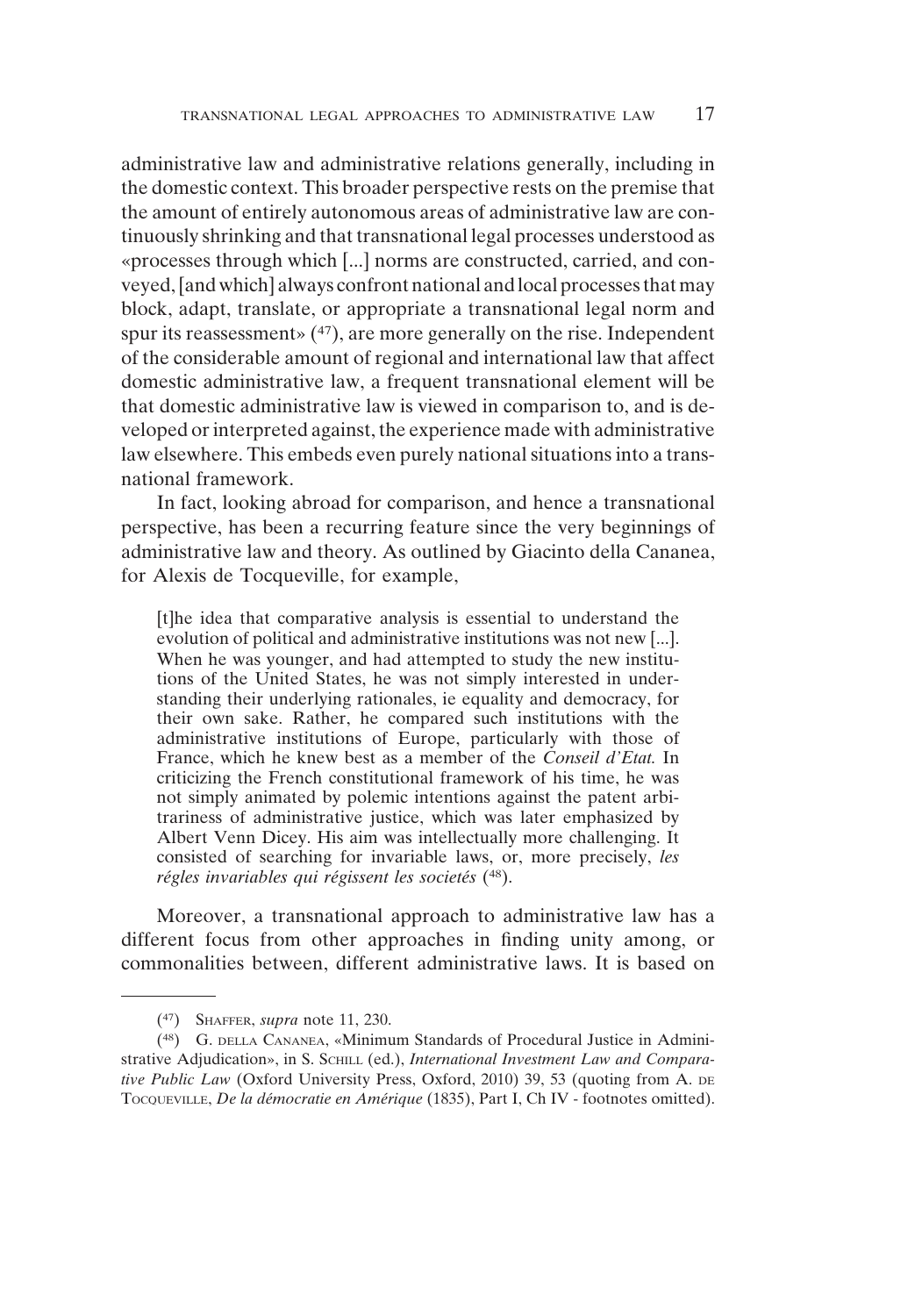the functional analysis of administrative relations and does not construct a theory of administrative law with based on the sources of law as its centerpiece. Instead, it recognizes that administrative law in a transnational space originates from different sources, both domestic and international, but also emerges from the behaviour of public and private actors. It brings structure to administrative law by focusing on administrative actors and the instruments they use (49). Furthermore, it aims at developing principles underlying administrative action independently of the specific legal basis and thereby searches for procedural and substantive law guideposts that mitigate between universalist aspirations and the protection of particularities of domestic systems. Such principles can bring structure to administrative law independently of the applicable source or the relevant actor (50).

As regards method, the content of principles of transnational administrative law cannot be attached to any specific legal system, whether domestic or international. Instead, principles of transnational administrative law must be developed through comparative law analysis that encompasses both domestic administrative legal orders, as well as international legal regimes, and takes account of relevant private law sources. Furthermore, both formal and informal sources and processes are relevant to understand how administrative law structures social relations. All of this does not exclude the fact that there can be conflicts between different administrative actors, and between the requirements of different administrative law sources. Yet, a transnational approach to administrative law does not put conflict center stage; it rather looks at the commonalities and at the joint efforts of administrative actors at different levels and places to engage in the task of administrative governance. To illustrate the need for such a transnational framework in more practical terms, Part 3 now turns to an analysis of public contracts, which are one form of action of transnational administrative law.

3. Having laid out an abstract framework for thinking about administrative law in a transnational perspective, this Part turns to an

<sup>(49)</sup> Similarly M. GOLDMANN, «Inside Relative Normativity: From Sources to Standard Instruments for the Exercise of International Public Authority», in von BOGDANDY et al, *supra* note 20, 661.

<sup>(50)</sup> *See* A. VON BOGDANDY, «General Principles of International Public Authority: Sketching a Research Field», in VON BOGDANDY et al, *supra* note 20, 727.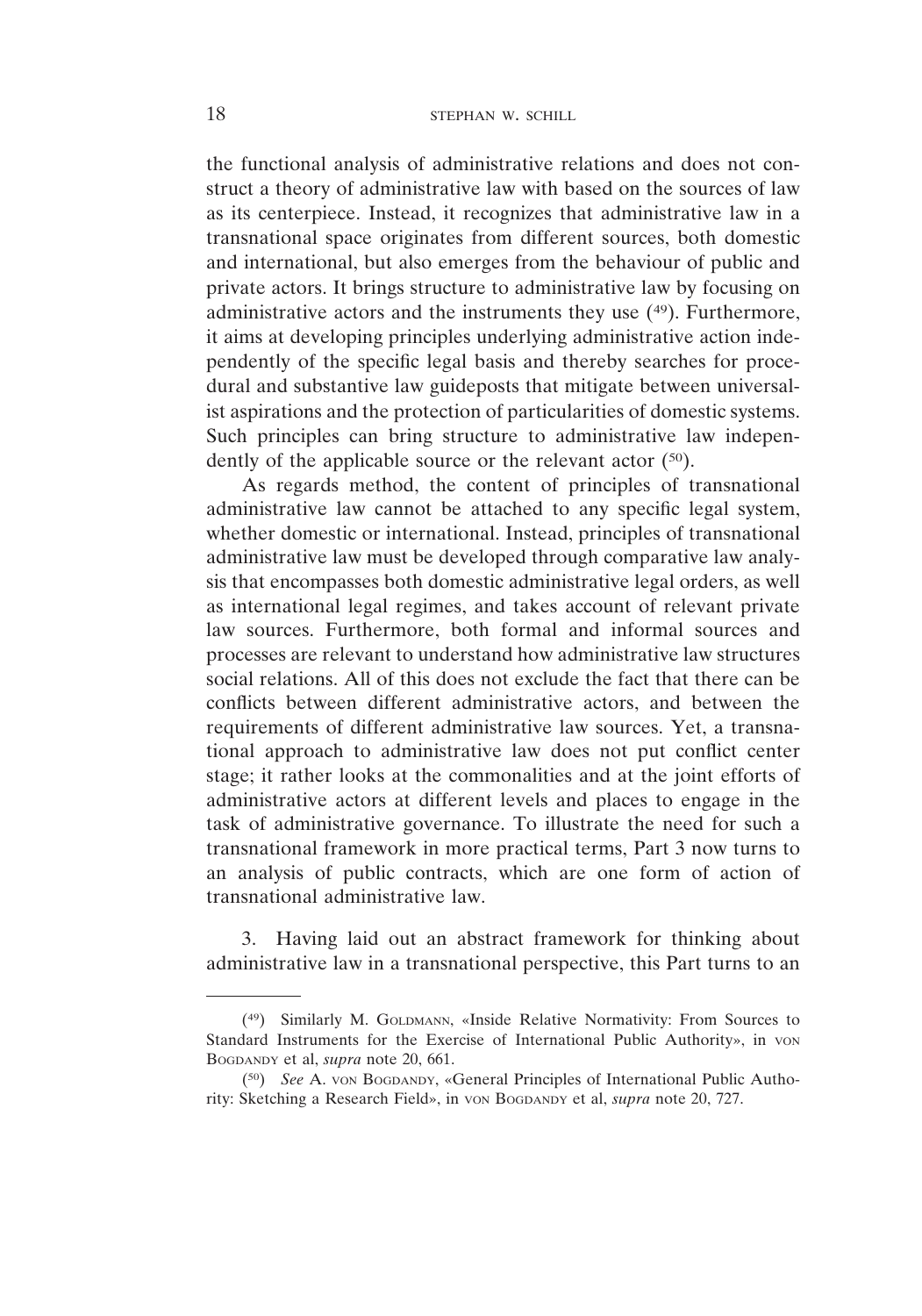analysis of the law governing public contracts. The purpose of this is both to illustrate the challenges administrative law is facing in the transnational legal space, but also to offer a practical example for developing a transnational theory of administrative law. In doing so, the following analysis of contractual public-private interaction takes up the basic switch a transnational approach to administrative law entails, as discussed above: from sources to actors, instruments, and process. This highlights how a uniform theory of administrative law can be conceived that is not based on the idea of hierarchical ordering among actors and that conceptualizes administrative law without placing the state at the center.

With this in mind, I will discuss, *first*, that cooperative forms of administration are becoming increasingly important instruments of administrative governance and are not a marginal phenomenon (3.1.); *second*, that public contracting law develops through an interaction of international and national law (3.2.); and *third*, that a comprehensive understanding of the processes that determine why and how public contracting disassociates itself from domestic public law cannot content itself with looking at international legal sources, but needs to endorse a broader vision that focuses on both private and public actors, the instruments they use, and the pressures they exercise on forging public contracts into an instrument of global governance (3.3.). All of this illustrates that the processes of administrative governance through contract are best grasped by a transnational approach that integrates national and international, as well as public and private perspectives. Similar transnational legal processes also take place in other areas of administrative law, but their study is for another day and place.

3.1. Administrative action was traditionally understood against the background of a hierarchical relationship of supra- and subordination between the state and society. Accordingly, administrative law operated on the basis of command and control. Contracts between the administration and private actors, by contrast, were of little relevance for theorizing about administrative law (with France being a notable exception) (<sup>51</sup>). Even more, for purists, such as the founder of German administrative law Otto Mayer, writing in 1888, «true contracts of the

<sup>(51)</sup> *See, for example,* WALINE, *supra* note 12, 446 *et seq.* (with many further references to the French literature on public contracts).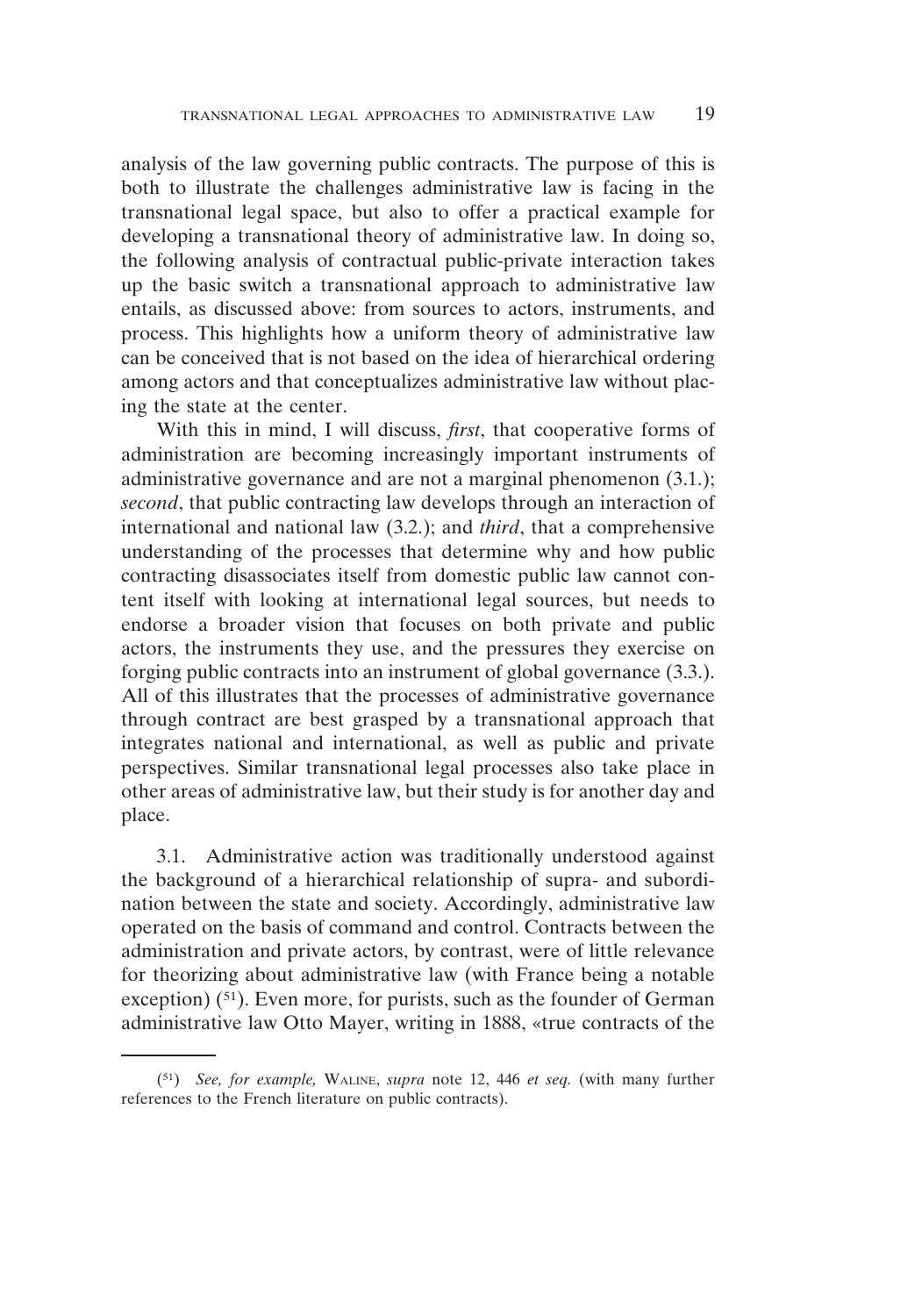state in the field of public law are unthinkable»  $(52)$ . For him, cooperation in administrative law was an inexistent ordering paradigm. Even today, hierarchy is so deeply enshrined in administrative law thinking that cooperation is still viewed in administrative scholarship in many domestic traditions as an exceptional form of administrative action (53). Accordingly, contracts as a form of administrative action are not placed at equal par with unilateral administrative action when developing a theory about administrative law and its identity.

The focus on unilateral action in theorizing about administrative law, however, is increasingly in dissonance with the reality of administrative action. Today, public contracts (and other forms of cooperation) are becoming increasingly important instruments of administrative governance, leading some scholars to qualify the modern state as a «contracting state» (54). Privatization of public functions and the rise of stateowned enterprises, the significant increase of PPPs and of concession agreements, private finance of public bodies, including but not limited to sovereign lending, and rule-making and standardization by purely private and hybrid public-private bodies all reflect the rise of the cooperative paradigm in state-market relations (55). In the United Kingdom, for example, at the end of March 2011 the net book value of private finance initiative (PFI) projects, a form of PPP, amounted to £34.9 billion, and the value of future PFI obligations to £144.6 billion (56).

This phenomenon is precipitated not only by the spread of the market-friendly Washington consensus and the voluntary retreat of the state, but by the increasing dependency of public bodies on private finance and expertise when providing public goods in infrastructure, energy, health, education, etc. What is more, the underlying change of

<sup>(52)</sup> O. MAYER, «Zur Lehre vom öffentlichrechtlichen Vertrage», 3 *Archiv des öffentlichen Rechts* (1888) 3, 42.

<sup>(53)</sup> *Cf.* P. KIRCHHOF, «Mittel staatlichen Handelns», in J. ISENSEE and P. KIR-CHHOF (eds.), *Handbuch des Staatsrechts*, vol. V (C. F. Müller, Heidelberg, 3rd ed. 2007) § 99 para. 159.

<sup>(54)</sup> I. HARDEN, *The Contracting State* (Open University Press, Buckingham, 1992).

<sup>(55)</sup> *See* K.-H. LADEUR, *The Changing Role of the Private in Public Governance - The Erosion of Hierarchy and the Rise of a New Administrative Law of Cooperation: A Comparative Approach*, EUI Working Paper No. 2002/9.

<sup>(56)</sup> HM TREASURY, Whole of Government Accounts year ended 31 March 2011 (October 2012), para. 3.83, available at https://www.gov.uk/government/uploads /system/uploads/attachment\_data/file/185537/whole\_of\_government\_accounts\_31-03- 2011.pdf.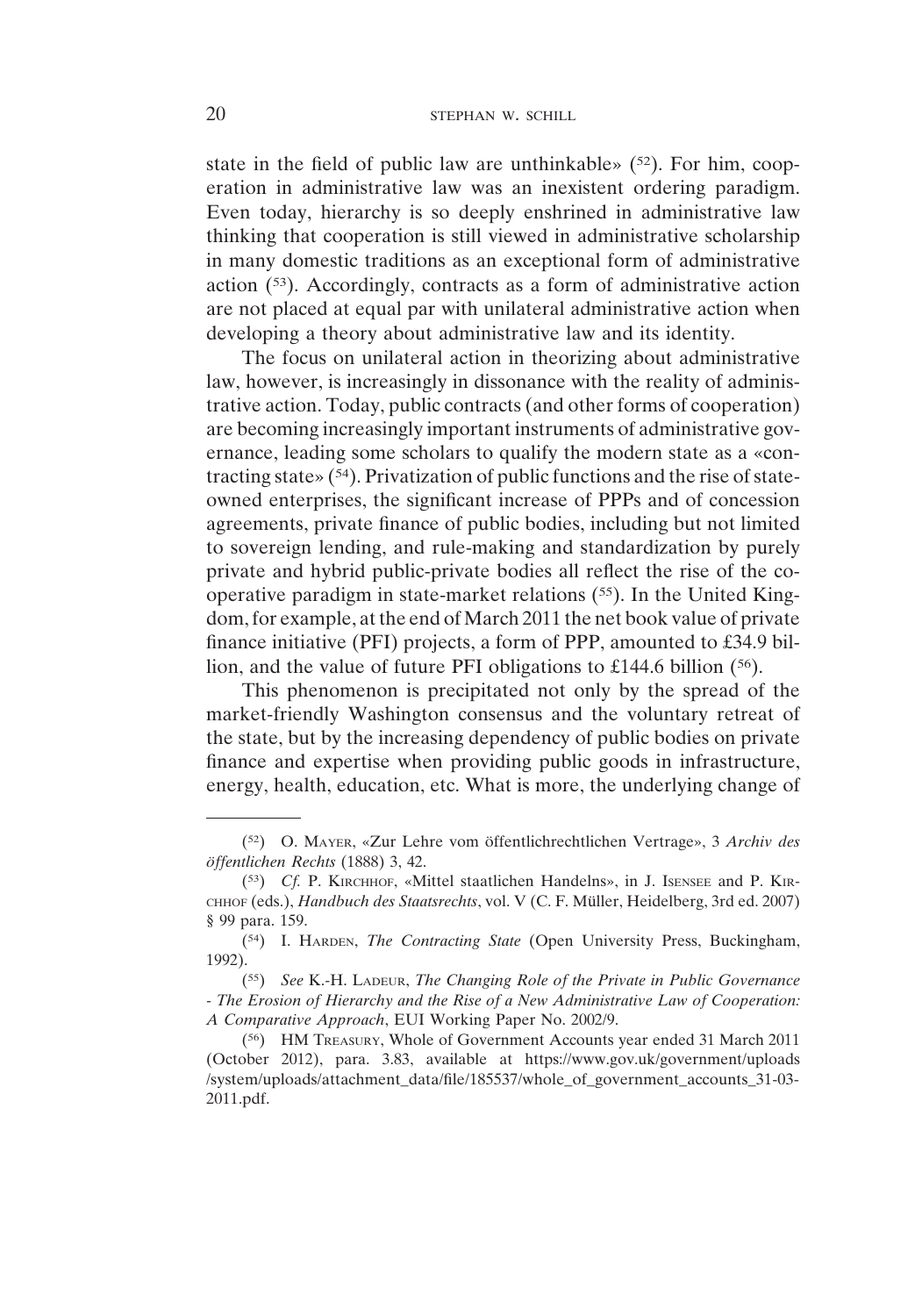paradigm in administrative action is due both to the dynamics of globalization and to changes in what is considered as the object and purpose of the state and its administration more generally, namely the rise of the modern welfare state which leads to the state providing public goods in areas that before where outside its responsibility. Both factors are responsible for states and state entities being increasingly dependent on cooperation with private economic actors in achieving public policy goals.

Policy responses to the financial and monetary crisis perhaps best illustrate the importance of the cooperative paradigm. Thus, the increase of private-public cooperation is one of the central policy goals of the EU and its Member States in response to the crisis, as expressed in the EU's 2020 Strategy for smart, sustainable and inclusive growth (57). One of the premier responses of that Strategy is that «Europe must also do all it can to leverage its financial means, pursue new avenues in using a combination of private and public finance, and in creating innovative instruments to finance the needed investments, including public-private partnerships (PPPs)» (58).

Likewise, the Innovation Unio, which is promoted as another socalled Flagship Initiative, stresses the importance of private finance in research and development and notes the chilling effect poor administrative processes have on private initiatives, leading partly to outsourcing research and development to countries outside the EU (59). Accordingly, a commitment under the Innovation Union initiative is the creation of closer links with the private sector  $(60)$ . This, as the Europe 2020 Flagship Initiative notes, «requires the intelligent use of public private partnerships as well as changes to the regulatory framework» (61). PPPs thus become one central instrument to mobilize private and public investment for recovery and long term structural change (62).

<sup>(57)</sup> Communication from the Commission, Europe 2020 - A strategy for smart, sustainable and inclusive growth, COM(2010) 2020.

<sup>(58)</sup> *Ibid.,* 20.

<sup>(59)</sup> Communication from the Commission to the European Parliament, the Council, the European Economic and Social Committee and the Committee of the Regions, Europe 2020 Flagship Initiative - Innovation Union, SEC(2010) 1161, COM(2010) 546 final, pp. 6-7.

<sup>(60)</sup> *Ibid.,* 13.

<sup>(61)</sup> *Ibid.,* 14.

<sup>(62)</sup> *See* Communication from the Commission to the European Parliament, the Council, the European Economic and Social Committee and the Committee of the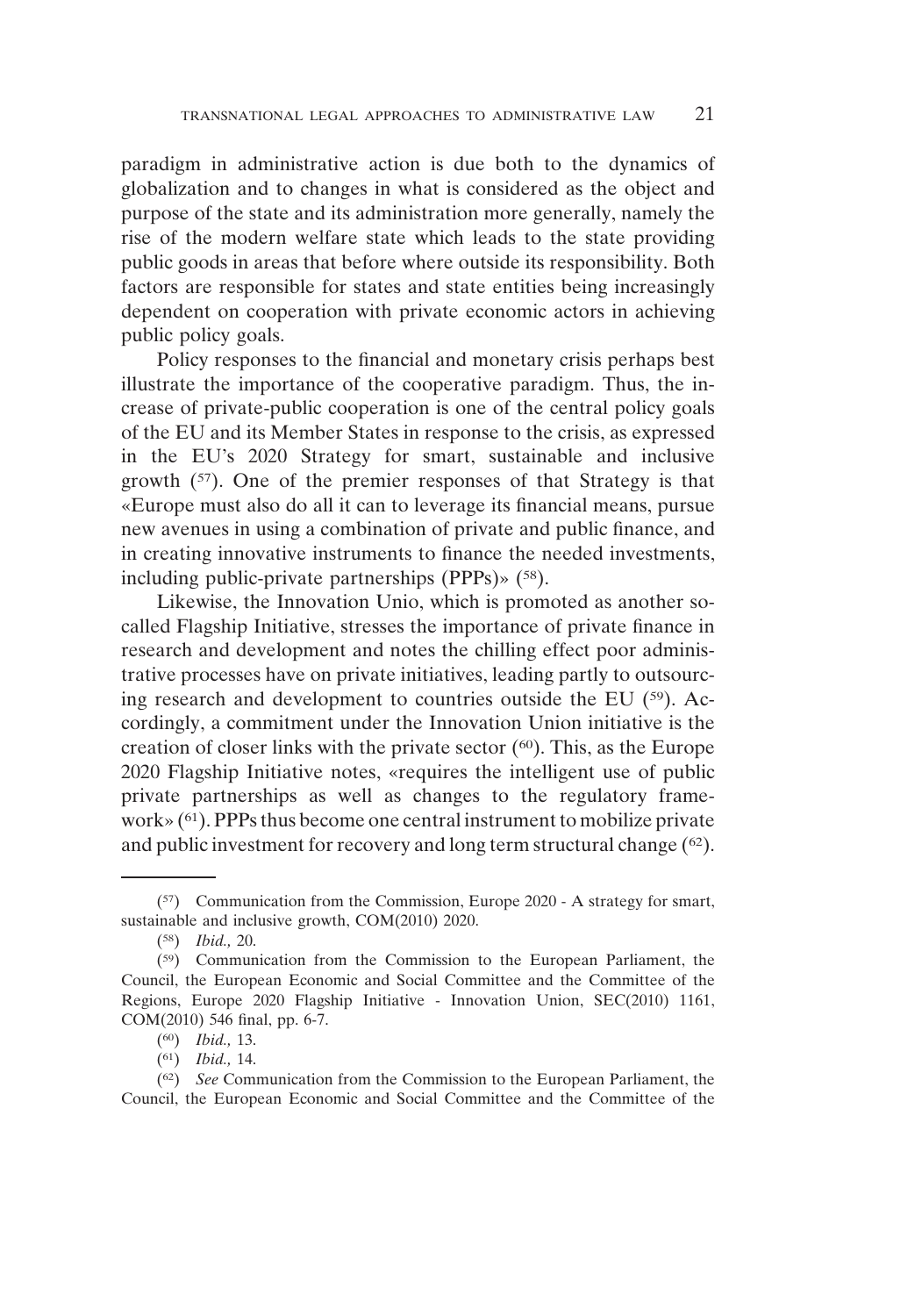#### 22 STEPHAN W. SCHILL

Quite similarly, increasing investment is a strategy stressed and pursued by many international organizations that aim at addressing underdevelopment. The United Nations, to name but one example, view private investment as one important means to reach the Millenium Development Goals of ending poverty and hunger, of achieving universal education, gender equality, lowering child mortality, sustainable development, etc.  $(63)$ . All of this enhances the importance of public-private cooperation at the expense of governance based on command and control.

However, the decline of hierarchy as an ordering paradigm is not limited to public contracts as a form of administrative action. It also plays out in more traditional areas of administrative law and administrative action, albeit more discretely. After all, the dependency of governments on private actors also affects how administrations govern in unilateral contexts, and how administrative laws are made that are implemented by administrative agencies, because private actors today, including multinational companies, but also institutional and private investors, can easily reallocate their financial resources from one jurisdiction to another. This reinforces competition of laws among different jurisdictions that not only play out in the context of corporate law, where this phenomenon has been widely described as the socalled «Delaware effect»  $(64)$ , but also in the context of administrative law and public governance (<sup>65</sup>). Competition among different administrative laws therefore also dissolves hierarchy as the traditional ordering paradigm of administrative law even beyond the context of strictly cooperative administrative action.

Accordingly, the theory of administrative law must recognize that in important areas the state does not govern anymore in an entirely

Regions, Mobilising private and public investment for recovery and long term structural change: developing Public Private Partnerships, COM(2009) 615 final.

<sup>(63)</sup> *See* United Nations Development Program, Investing in Development: A Practical Plan to Achieve the Millenium Development Goals, Report to the UN Secretary General (2005), available at http://www.unmillenniumproject.org/documents/ overviewEngLowRes.pdf.

<sup>(64)</sup> *But see* G. Subramanian, «The Disappearing Delaware Effect», 20 *Journal of Law, Economics & Organization* (2004) 32.

 $(65)$  *Cf.* on international competition in the area of investment rules A. GUZMAN, «Why LDCs Sign Treaties That Hurt Them: Explaining the Popularity of Bilateral Investment Treaties», 38 *Virginia Journal of International Law (*1998) 639. Likewise, there is heavy competition among countries with respect to tax legislation.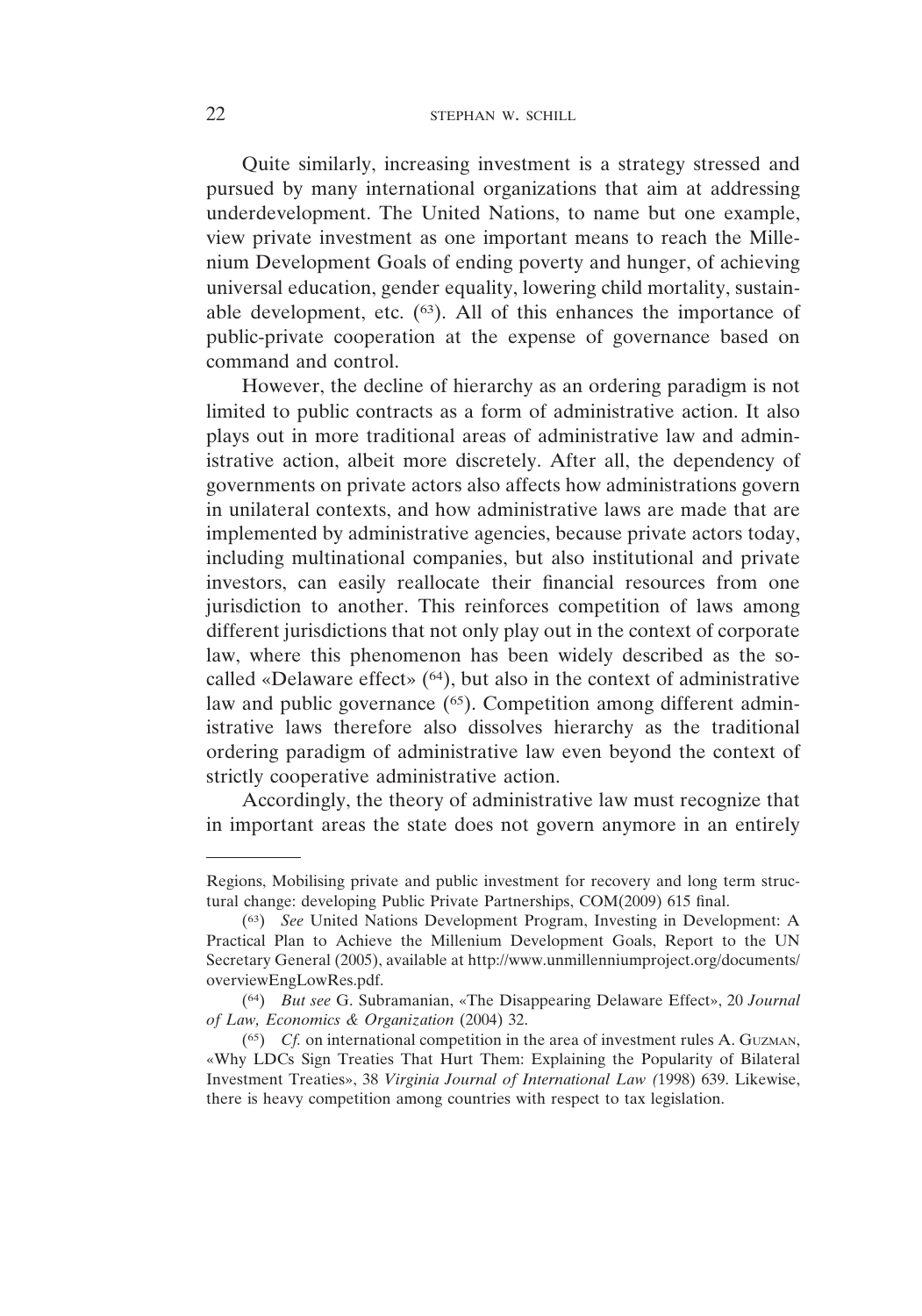unilateral manner by command and control, but increasingly cooperatively, including by cooperating with foreign public and private actors. This should also be reflected in the theory of administrative law by not placing the unilateral exercise of public authority at the center, but by encompassing cooperative forms of administrative governance and by realizing that even the unilateral exercise of public authority is subject to cooperation restraints, *inter alia*, because capital can flow increasingly freely between jurisdictions in search for the most efficient investment, thus influencing the way states govern and administer. All of this exposes administrative law to international and foreign law and their respective concepts, as discussed in the following section, and hence dissolves the boundaries of administrative law in the transnational perspective outlined in Part 2.

3.2. One of the core discontinuities with classical state-centered administrative law in the context of public contracts relates to the legal sources that govern cooperative forms of administrative action. Public contracts, as this section will show, need to be conceptualized as instruments of global governance not, as traditionally done, as instruments of domestic public law that were used within markets confined to the territory of a specific state. This focus on domestic territory, domestic actors, and domestic law disregards many of the modern processes that take place at the supranational and international level and that have significant impact on public contracting. These developments correspond to the dissolution of the national-international divide that has been discussed in Part 2 as one element of a transnational legal approach.

Public contracting today is internationalized not only as regards participating actors, but also in terms of the legal sources, which encompass the domestic, supranational, and international levels. They affect all phases of public contracting, including the selection of contractors, the conclusion and implementation of public contracts, and dispute settlement. They can affect the personal eligibility of contractors, the substantive eligibility of projects that are implemented by means of public contracts, the procedures applicable to selecting, concluding, and implementing public contracts, the substantive rights and obligation governing the implementation of public contracts, the procedural protection against governmental misconduct and related accountability mechanisms, and institutions involved in monitoring and supervising the conduct of parties under public contracts.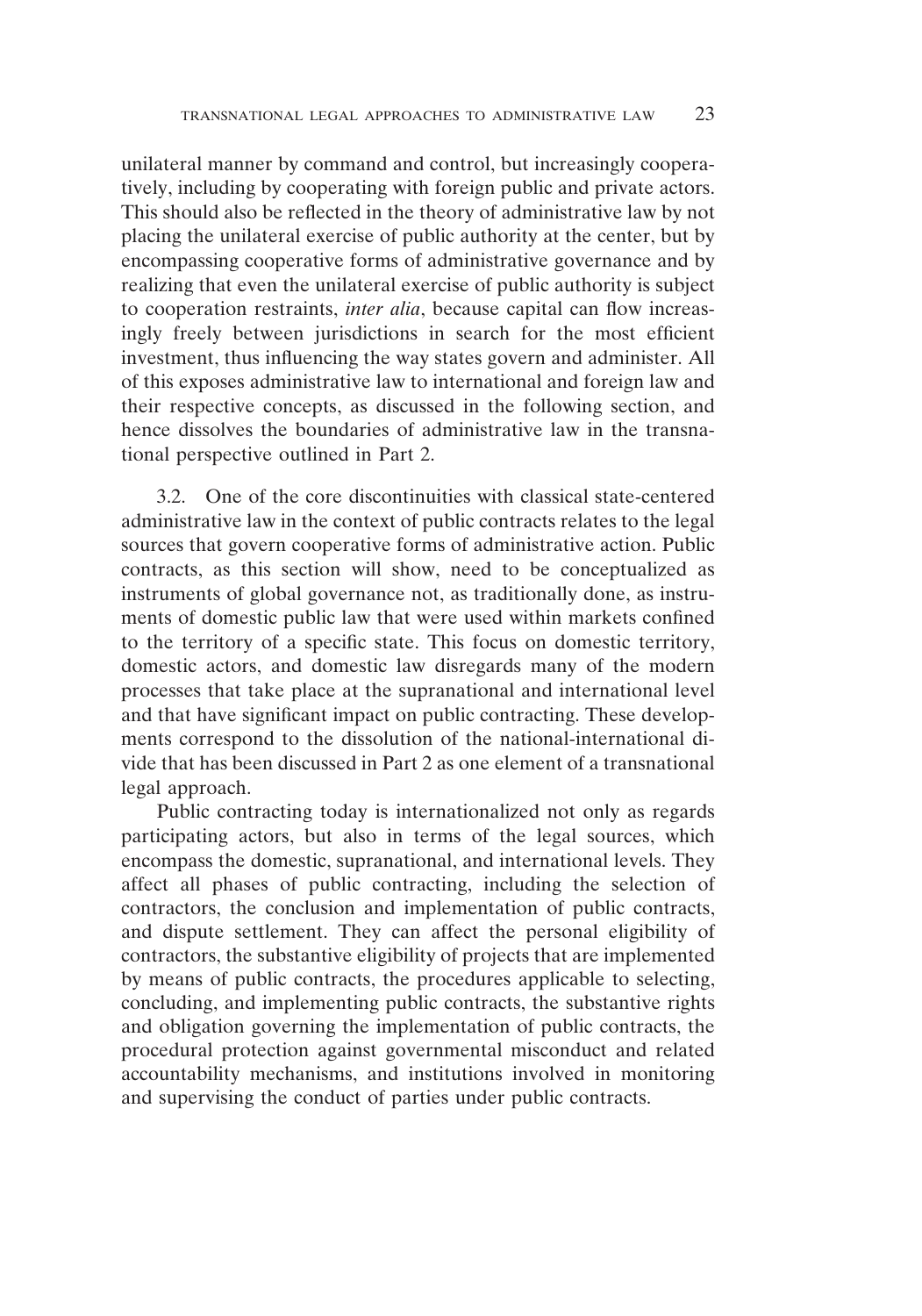#### 24 STEPHAN W. SCHILL

A particular role in bridging the national-international law divide in public contracting and in internationalizing public contracts law is played by contracts involving a foreign private contractor. This has the effect that international law relating to the protection of foreign investors comes into play  $(66)$ , including customary international law and the now more than 3,000 bilateral, multilateral, and sectoral investment treaties, including Chapter 11 of the North-American Free Trade Agreement and the Energy Charter Treaty.

The rights granted to foreign investors in these instruments affect the substantive and procedural law applicable to public contracts independently of the state party's domestic law. Investment treaties establish independent requirements for administrative procedure, such as the right to be heard and the duty to give reasons, condition the exercise of administrative discretion, and require non-discrimination with domestic contractors. They may also limit the state party's regulatory or special contractual powers to modify or terminate public contracts. Finally, investment treaties grant foreign investors access to a specific dispute resolution forum, namely international arbitration. To the extent foreign entities are involved as parties to a public contract, international law therefore supplements domestic public contracts law (partly in a complementary fashion, partly overriding it).

Yet, the participation of foreign entities is often not the result of chance but of deliberate international planning. States deliberately make use of international law to break open the domestic focus of public contracting by implementing contract award procedures that systematically extend the market for public contracts beyond the state. International procurement rules, including the WTO Agreement on Government Procurement (<sup>67</sup>), bilateral free trade agreements containing procurement chapters (68), or the EU procurement directi-

<sup>(66)</sup> For a brief overview of the impact of international investment law on public contracting *see* S. SCHILL, «Contracting with Foreigners: International Investment Law Implications», in R. NOGUELLOU and U. STELKENS (eds.), *Droit comparé des contrats publics/Comparative Law on Public Contracts* (Bruylant, Bruxelles, 2010) 63 (with further references).

<sup>(67)</sup> Agreement on Government Procurement, entered into force 1 January 1996, amended 15 December 2011; *see* http://www.wto.org/english/tratop\_e/gproc\_e/ gp\_gpa\_e.htm.

<sup>(68)</sup> *See* R. ANDERSON et al, «Government Procurement Provisions in Regional Trade Agreements: A Stepping Stone to GPA Accession?», in S. ARROWSMITH and R.D.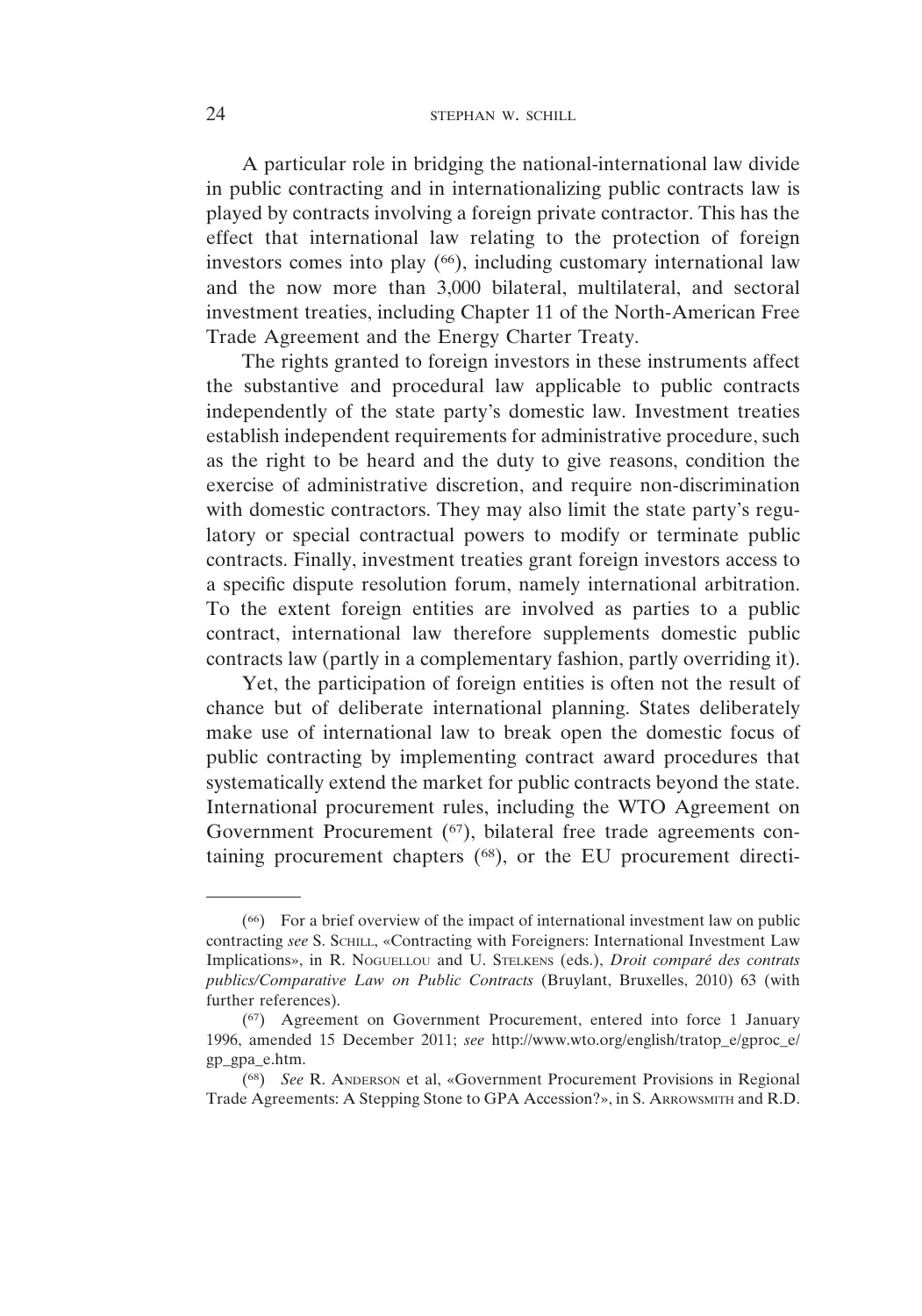ves (69), mandate international advertisement of certain public contracts and standardize bidding, award and review procedures of the contracts in question. The respective international instruments thereby aim at breaking open the territorial limitations of markets for public contracts. In addition, international procurement rules do not only affect contracts with foreign nationals (i.e., international public contracts strictly speaking), but also contracts that would normally be classified as purely domestic. International and supranational law on public contracts law therefore becomes a phenomenon of general impact on the domestic law of public contracts.

Finally, there are even instances where international law is used to harmonize domestic public contracts law in multiple jurisdictions. This is the case, for example, with the EU directives relating to public procurement, which harmonize the award procedure and law relating to the conclusion of public contracts by EU Member States. But there are also cases where international law is used more broadly to harmonize the public contracts regimes of states. In the mining industry, for example, the West African Economic and Monetary Union started, based on an international treaty, to harmonize the mining laws, including the awarding of mining concessions (70). This affects domestic and international public contracts law in that specific sector and does away with a strict separation of domestic and international law.

Although autonomous processes in domestic administrative law that internationalize public contracting may exist (eg national procure-

ANDERSON (eds.), *The WTO Regime on Government Procurement: Challenge and Reform* (Cambridge University Press, Cambridge, 2011) 567.

<sup>(69)</sup> *See* Directive 2004/18/EC of the European Parliament and of the Council of 31 March 2004 on the coordination of procedures for the award of public works contracts, public supply contracts and public service contracts, OJ L 134, 30 April 2004, 114; Directive 2004/17/EC of the European Parliament and of the Council of 31 March 2004 coordinating the procurement procedures of entities operating in the water, energy, transport and postal services sectors, OJ L 134, 30 April 2004, 1; Directive 2009/81/EC of the European Parliament and of the Council of 13 July 2009 on the coordination of procedures for the award of certain works contracts, supply contracts and service contracts by contracting authorities or entities in the fields of defence and security, and amending Directives 2004/17/EC and 2004/18/EC, OJ L 216, 20 August 2009, 76.

<sup>(70)</sup> *See* Economic Community of West African States, Directive C/DIR.3/05/09 on the Harmonization of Guiding Principles and Policies in the Mining Sector, 27 May 2009, available at http://www.comm.ecowas.int/sec/en/directives/ECOWAS\_Mining- \_Directives.pdf.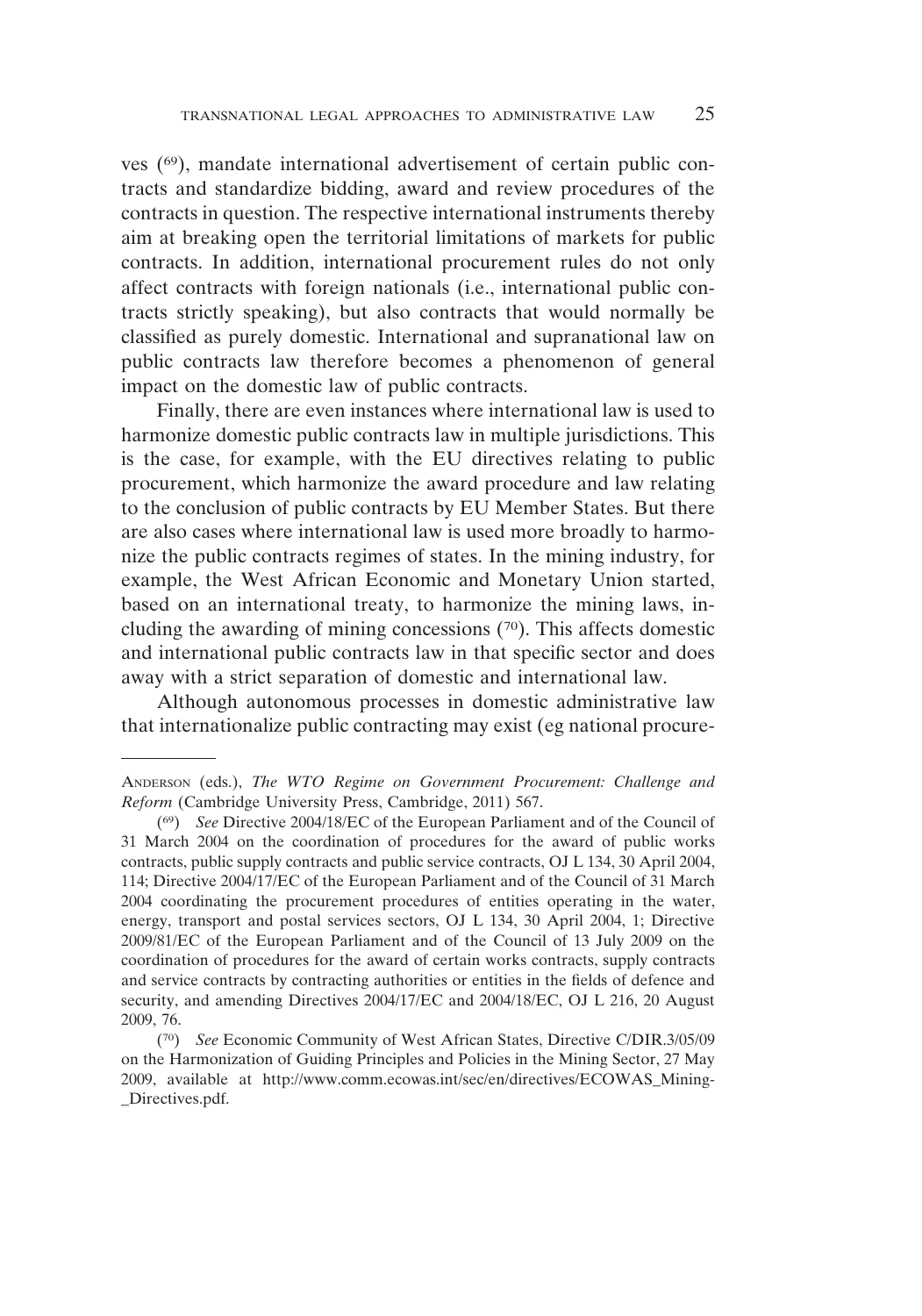ment laws requiring international tenders independently of any international legal obligation to this effect), it is supranational and international law that increasingly impacts domestic administrative action in the conclusion, implementation, and dispute settlement phase of public contracts. In the procurement phase, international processes lead to an internationalization of public contracting by expanding the limits of the market within which public contracts are procured. In the implementation, as well as the dispute settlement phases, international and supranational law internationalizes public contracts by modifying or adapting applicable substantive and procedural rules and by bringing in additional institutions, such as investment treaty tribunals or the WTO Dispute Settlement Body, that determine legal questions relating to public contracts.

On a theoretical level, these developments mandate, in order to get the full picture of legal sources that are active in the transformation of public contracts from an instrument of domestic governance to an instrument of global governance, to have regard to domestic as well as supranational and international legal sources. Only looking at these sources together can explain the law governing public contracts and its social impact comprehensively. In consequence, as the example of public contracts shows, the study of administrative law and its theory must be decoupled from domestic law and domestic perspectives as posited by the transnational legal approach to administrative law outlined in Part 2. Theorizing about administrative law today needs to realize the increasing interaction of domestic and international law and integrate them in a transnational perspective.

3.3. The transnationalization of public contracting and public contracts law is not limited, however, to changes in the applicable legal sources. Instead, there are other less obvious and more discrete processes that affect public contracting and that require giving up a focus on formal public law sources. In fact, in many cases public contracting is influenced by processes that do not change the applicable law to public contracts as such and that do not make use of legal means to affect public contracting. Instead, in many cases non-binding soft-law instruments play an increasingly important role in affecting public contracting. Furthermore, public-private cooperation brings in additional actors beyond domestic and international public authorities. Notably private actors, including financiers and guarantors and their interest associations, in addition to contractors themselves, affect how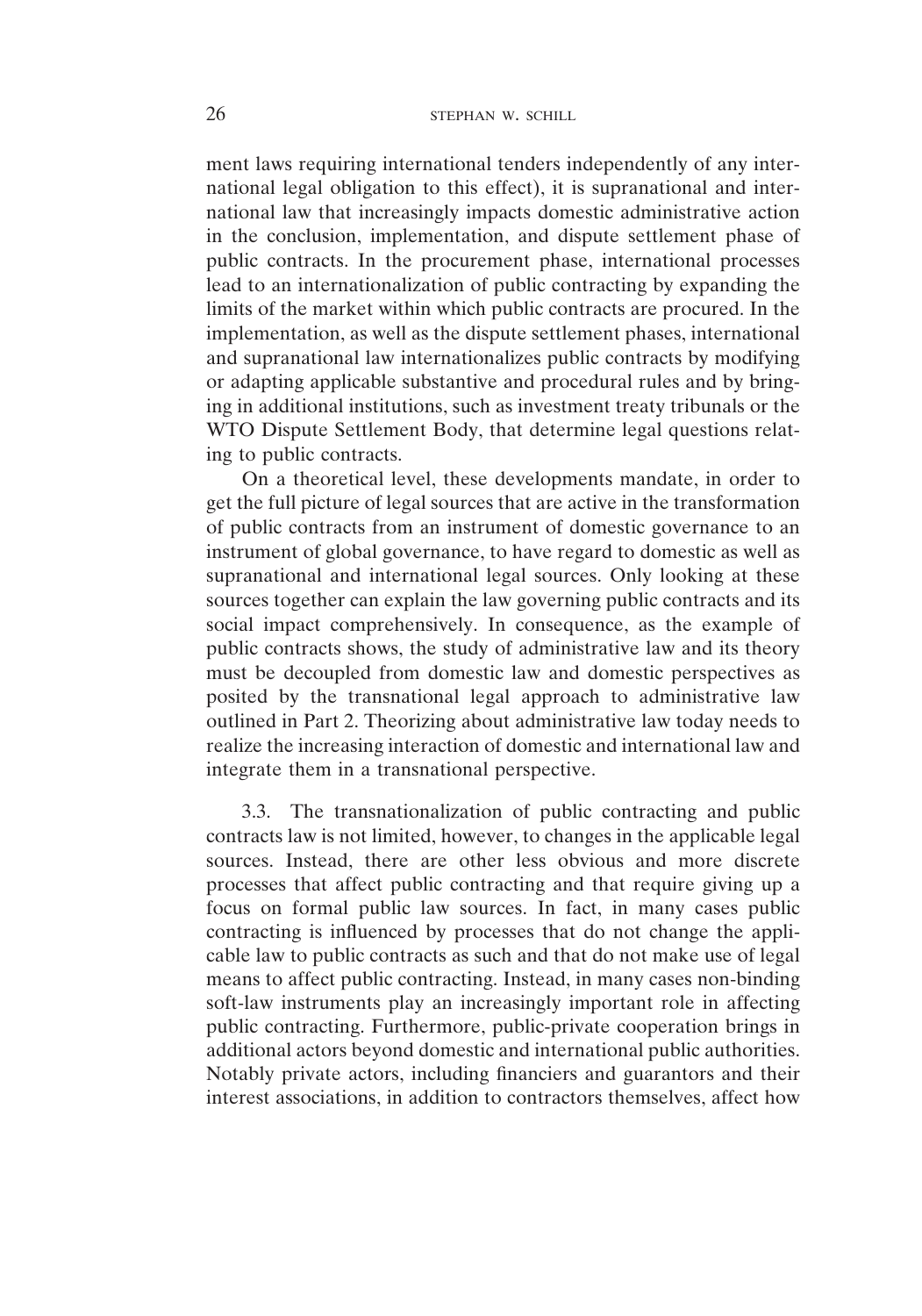public contracting is conducted today. Likewise, arbitrators as new dispute settlers other than domestic or international courts have started acting as governance institutions affecting public contracting. All in all, the spaces of norm generation for public contracts law now encompass public authorities at the domestic and the international levels, as well as private actors and institutions. The following is intended to illustrate these developments, without being comprehensive.

First, public contracting is not only determined by domestic, supranational, and international hard law. There is also a significant body of soft law created by international public bodies that impacts domestic public contracts law and public contracting. Its effect is mostly to harmonize cooperative administrative action and related domestic law. One example for such a soft law instrument is the UNCITRAL Model Law on Public Procurement, which has been developed by an international organization and can be enacted autonomously by domestic legislators to govern public procurement  $(71)$ . Notably, the purpose of developing such a model law is not only to compensate for a lack of law-making and legal drafting expertise at the domestic level. Its purpose is also to bring about autonomous harmonization of domestic procurement laws in the absence of international treaty obligations and to widen the domestic market for public contracting by allowing foreign bidders to participate in public tenders governed by standardized procedures (72). Thus, although any law enacted based on the model remains domestic and subject to the jurisdiction of domestic courts, its interpretation and application is intrinsically connected to the law-making process at the international level. Only capturing this background will provide a full picture of the administrative law resulting from the implementation of that, or any other, model law.

Another example of how soft-law developed by international organizations can impact and harmonize domestic public contracting are the UNCTAD Principles on Promoting Responsible Sovereign Lending and Borrowing, which set out substantive and procedural

<sup>(71)</sup> *See* the text in *Official Records of the General Assembly, Sixty-sixth Session, Supplement No. 17* (A/66/17), Annex I, available at http://www.uncitral.org/pdf/english/ texts/procurem/ml-procurement-2011/ML\_Public\_Procurement\_A\_66\_17\_E.pdf.

<sup>(72)</sup> *See* Guide to Enactment of UNCITRAL Model Law on Public Procurement, adopted 28 June 2012, 2, available at http://www.uncitral.org/pdf/english/texts/ procurem/ml-procurement-2011/pre-guide-2012.pdf.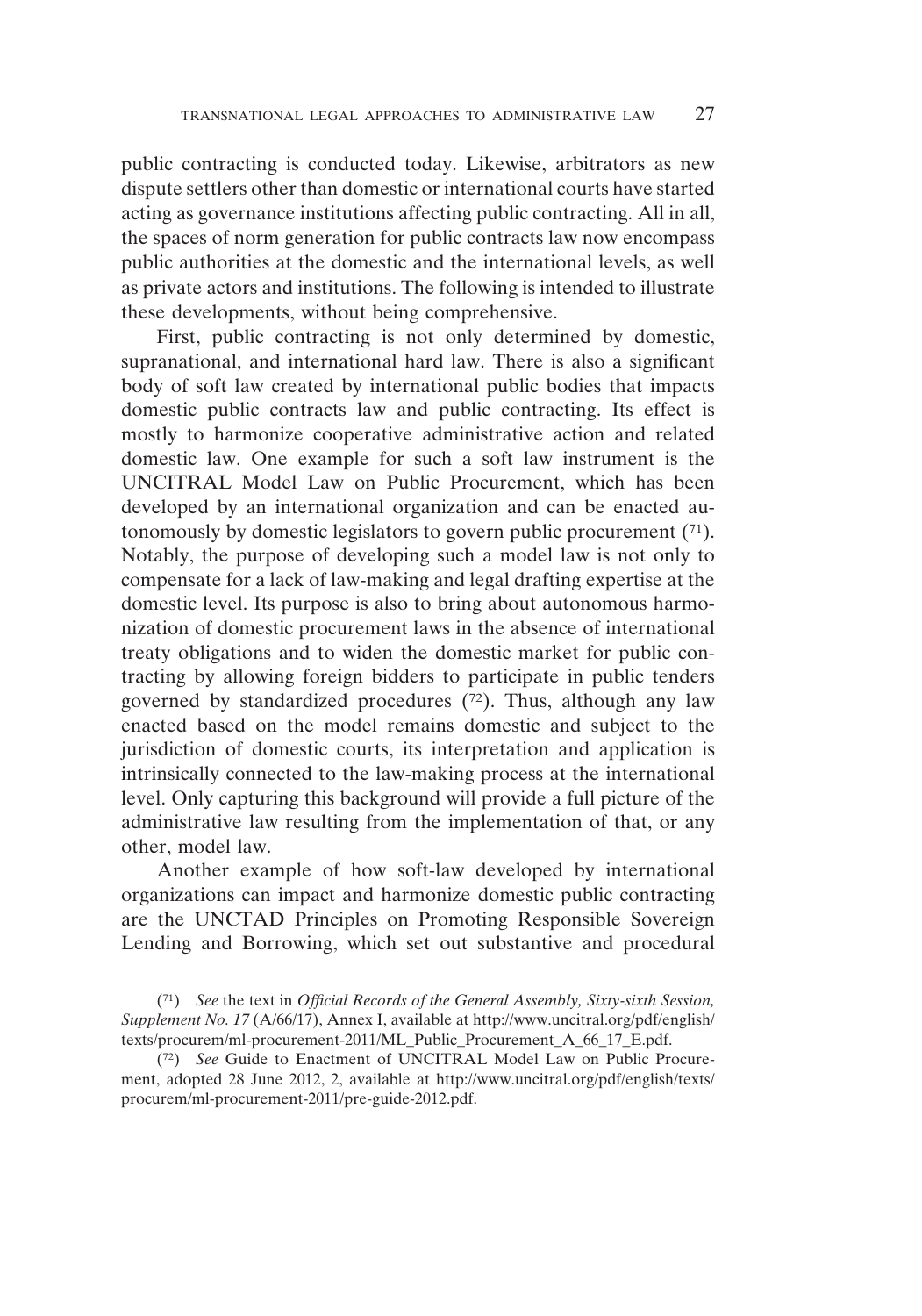principles for how states should structure and restructure sovereign debt (including debt subscribed to in contracts with private financiers)  $(73)$ . Again, the purpose of such an instrument is not only to influence how domestic law structures substantive rights and obligations in sovereign debt contracts and their restructuring. The principles also aim at harmonizing, and thereby facilitating private-public transactions in a global market for sovereign debt, thereby contributing to the management of a global public good. International soft law in this case serves an important function in bridging the national-international law divide and illustrates the influence of international actors on public contracting in the absence of binding norms.

Second, public contracting is influenced significantly by expectations created, and requirements set, at the transnational level that are transmitted to the domestic level via the involvement of financiers or guarantors of contracts between states and private actors. For instance, the World Bank's Environmental and Social Safeguard Policies that apply to World Bank lending activities (74), or the Multilateral Investment Guarantee Agency's Environmental and Social Safeguard Policies that govern the issuance of investment guarantees  $(75)$ , affect public contracting, *inter alia*, because they influence the eligibility of projects. Yet, this may also incentivize governments more broadly to adapt domestic administrative laws and policies to international standards which are, in turn, set by financiers and guarantors of relevant projects. In addition, international financing of public contracts can bring in new monitoring mechanisms also for the benefit of affected populations, such as the World Bank Inspection Panel (76). Likewise, this can affect the domestic administrative process and law governing the projects at stake.

Third, not only soft-law generated by public financiers influences domestic public contracting. Also purely self-regulatory private re-

<sup>(73)</sup> *See* UNCTAD Principles on Promoting Responsible Sovereign Lending and Borrowing, amended and restated 10 January 2012, available at http://unctad.org/ meetings/en/Miscellaneous%20Documents/Principles\_Sovereign.pdf.

<sup>(74)</sup> *See, for example,* World Bank, Operational Policy 4.01 on Environmental Assessment, available at http://go.worldbank.org/K7F3DCUDD0, and Operational Policy 4.10 on Indigenous Peoples, available at http://go.worldbank.org/UBJJIRUDP0.

<sup>(75)</sup> *See* Multilateral Investment Guarantee Agency's Policy on Social and Environmental Sustainability of 1 October 2007 (Annex B to Operational Regulations).

<sup>(76)</sup> *See* I.F.I. SHIHATA, *The World Bank Inspection Panel in Practice* (Oxford University Press, Oxford, 2nd ed. 2000).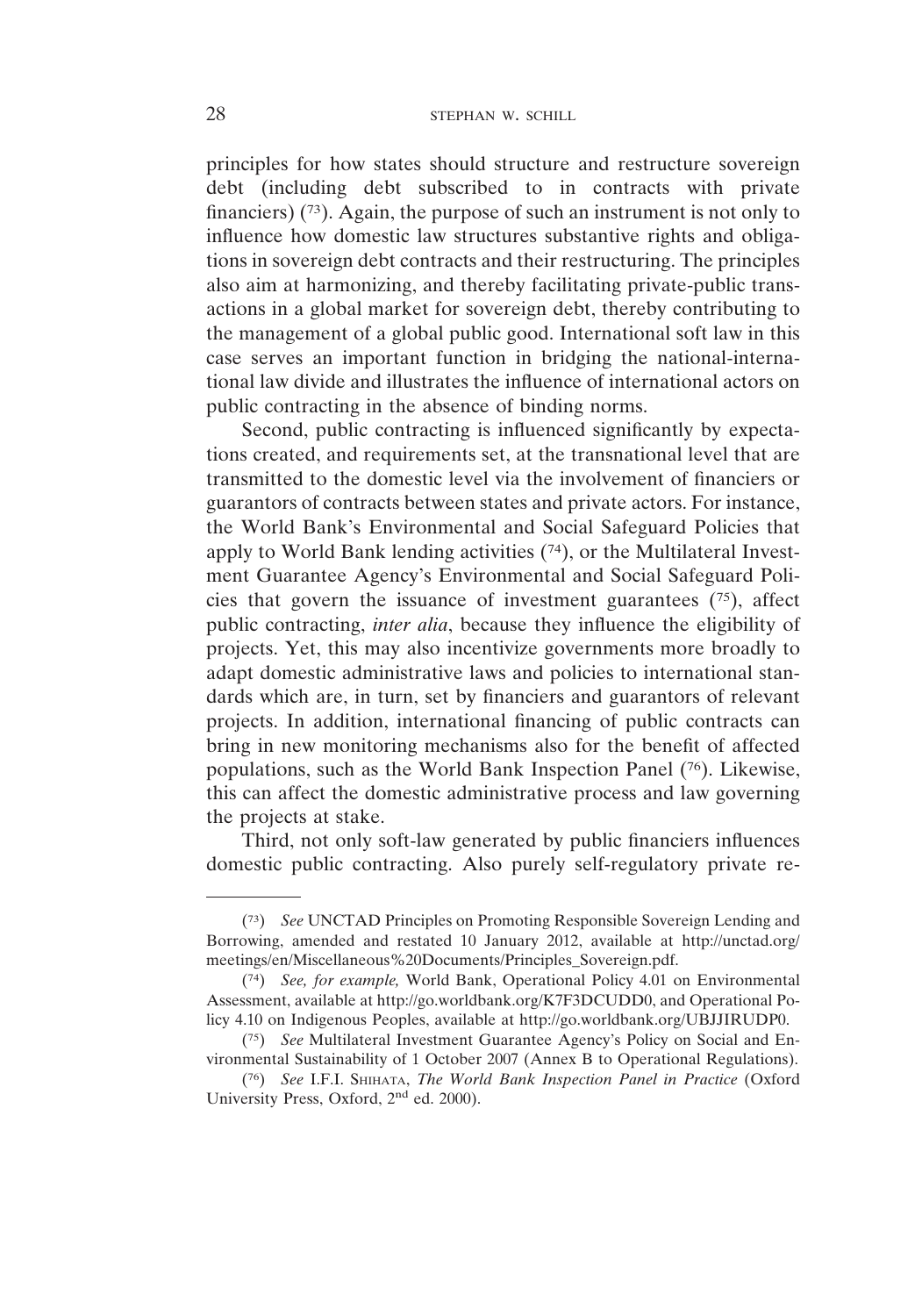gimes, such as the Equator Principles, which contain requirements for environmental and social risk management in private financing of development projects (77), influence domestic public contracting. Furthermore, private actors are active in developing soft law for public contracts in many industry sectors through model contracts that then serve as a basis for concluding binding contracts between private and public actors. The petroleum industry is a particularly striking example because many of the contracts between governments and oil companies are concluded based on models developed, for example, by the Association of International Petroleum Negotiators (AIPN), a private industry association (78). Similarly, in sovereign financing, model contracts of private banks play an important role  $(79)$ . These examples illustrate the need to widen the perspective beyond public regimes (both domestic and international) in order to understand what processes, actors, and instruments affect public-private contracting, as suggested by the transnational approach set out in Part 2.

Finally, new adjudicators at the national and international levels play an important role as generators of public contracts norms, in particular arbitrators that are called to decide disputes under public contracts. They derive their authority either from arbitration clauses in the contracts themselves or from provisions in investment treaties. Illustrative for such private-public arbitrations in administrative relations are arbitrations involving water concessions in Bolivia, Argentina, and Tanzania (80). Most importantly, arbitrators in such cases do not only settle individual disputes, but also develop the law relating to the underyling relations, including in such important fields as energy, public utilities, and infrastructure. They effectively make law in these cases because arbitral awards become public and influence subsequent

<sup>(77)</sup> *See* http://www.equator-principles.com/. *See further* MEYERSTEIN, *supra* note 25.

<sup>(78)</sup> *See* K. TALUS, S. LOOPER and S. OTILLAR, «*Lex Petrolea* and the Internationalization of Petroleum Agreements: Focus on Host Government Contracts», 5 *Journal of World Energy Law & Business* (2012) 181.

<sup>(79)</sup> *See, for example,* S.J. CHOI, M. GULATI and E.A. POSNER, *Political Risk and Sovereign Debt Contracts*, John M. Olin Law & Economics Working Paper No. 583, available at http://ssrn.com/abstract=1962788.

<sup>(80)</sup> *See, for example*, *Biwater* v. *Tanzania*, 24 July 2004, Award, ICSID Case No. ARB/05/22; *Aguas del Tunari* v. *Bolivia*, 21 October 2005, Decision on Respondent's Objections to Jurisdiction, ICSID Case No. ARB/02/3; *Suez Vivendi* v. *Argentina*, 30 July 2010, Decision on Liability, ICSID Case No. ARB/03/19.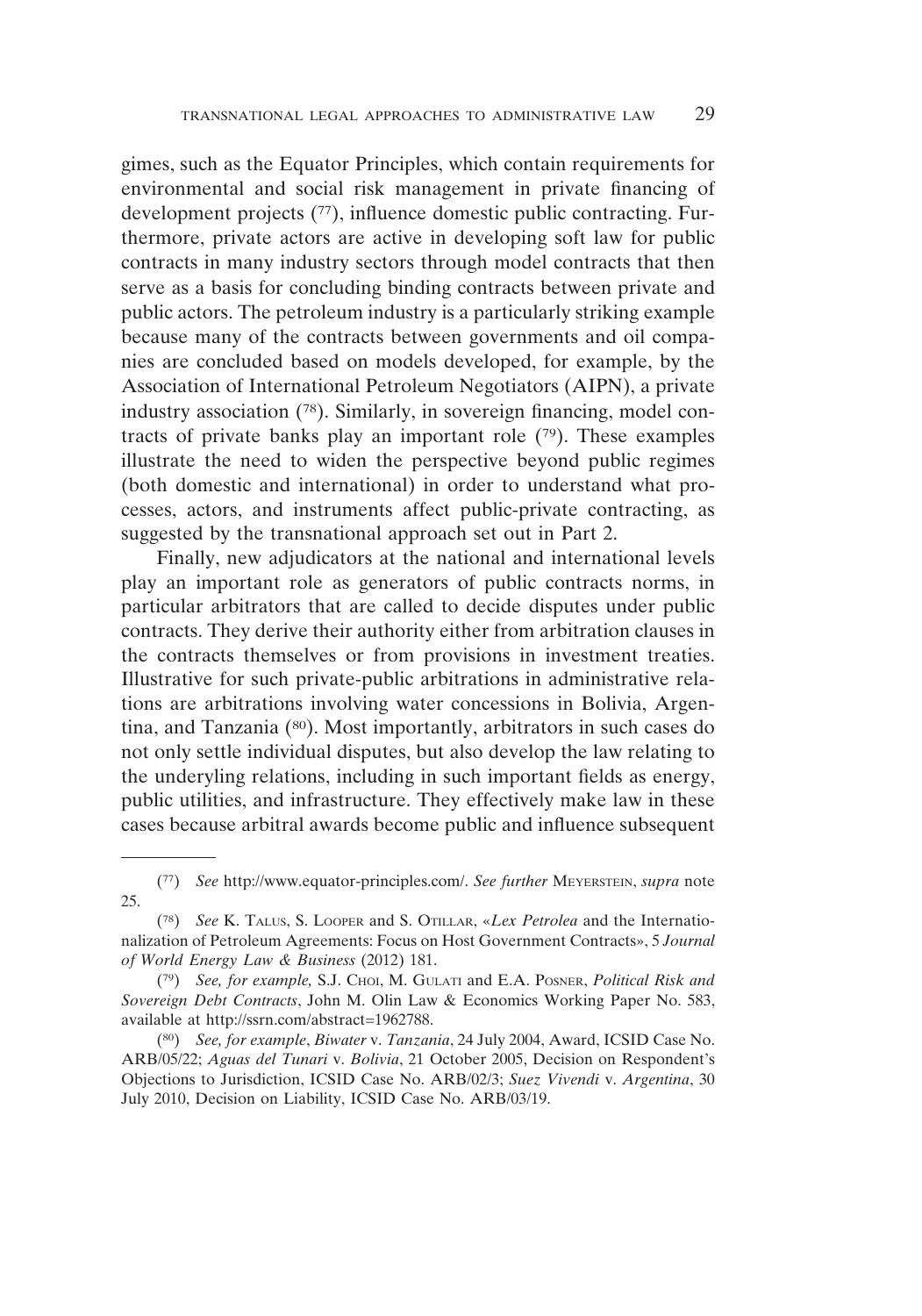decision-making as precedent  $(81)$ . The law thus made is likely to become increasingly independent from specific national contexts, considering that similar developments have also taken place in privateprivate arbitrations with the emergence of the so-called *lex mercatoria* (82). Arbitrators thus become law-makers and contribute to the making of a transnational administrative law.

In sum, cooperative administrative action does not only bring in additional non-domestic sources of law, it also brings in additional actors, both private and public, that make use of, or interpret, binding and also non-binding instruments that influence how public contracts are concluded, implemented, and applied in disputes. Disregarding the entirety of such influences by pointing to the non-bindingness of these processes and disregarding actors other than domestic administrations or domestic legislators as makers of administrative law will miss out important factors that are influential in affecting the reality of cooperative administrative action at a global scale and the normative expectations of the actors involved. Instead, it is necessary to realize that only a broad, transnational perspective on the different spaces of norm production, norm implementation, and norm interpretation will enable us to have a comprehensive perspective on public contracting and the law governing it. A theory of administrative law, in turn, must capture all of these instruments, processes, and actors beyond both the national-international and the public-private divide. This calls for a transnational approach to administrative law as marking the unity and identity of administrative law under the influence of globalization.

4. Administrative law, both as an area of law and as an academic discipline, faces transformatory challenges. These challenges are connected to the increase in transnational legal problems that transcend the boundaries of any single nation-state and that induce legal solutions that are not tied to a specific domestic legal framework. Instead, solutions to transnational legal problems develop within a transnational space. Two phenomena come together in this context: *first*, the

<sup>(81)</sup> B. KINGSBURY and S. SCHILL, *Investor-State Arbitration as Governance: Fair and Equitable Treatment, Proportionality, and the Emerging Global Administrative Law*, IILJ Working Paper 2009/6 (Global Administrative Law Series), available at http://www.iilj.org/publications/documents/2009-6.KingsburySchill.pdf.

<sup>(82)</sup> *Cf.* S. SCHILL, «Lex Mercatoria», in R. WOLFRUM (ed.), *Max Planck Encyclopedia of Public International Law,* vol vi (Oxford University Press, Oxford, 2012) 823 (with further references).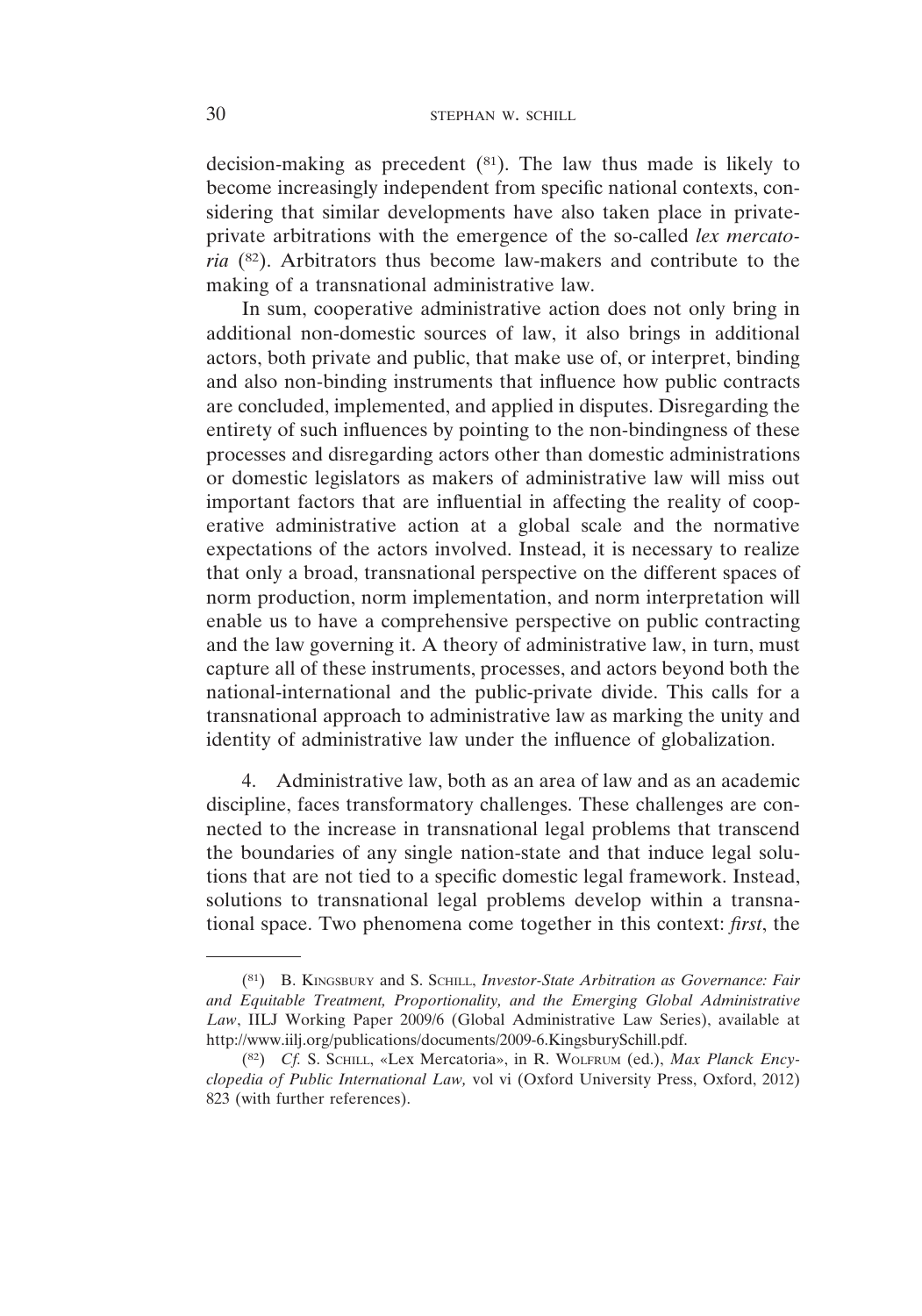increasing deterritorialization of modern society in the process of globalization, and hence the transnational nature of that society's needs and concerns (ranging from simple transborder transactions to global phenomena such as the internet); and *second*, the denationalization of legal authority to get to grips with such problems, including a relocation of legal authority to international institutions, the exercise of extraterritorial authority of domestic administrations, and increased involvement of private actors. The way of thinking about law and legal processes in this context in a comprehensive manner forms the object of a transnational legal approach. It builds on a framework of thinking that transcends both the national-international and the public-private divide, and aims at understanding law today, including administrative law, as a transnational phenomenon.

In the context of administrative law, transnational legal processes illustrate a fundamental break with the traditional idea that administrative authority, and hence administrative law, is necessarily connected to the nation-state. Rather, administration today takes place both at the national and the international level and involves both public and private actors. This increases the legal sources of administrative law as well as the actors applying and creatively shaping it. Transnational legal processes challenge the idea that administrative law has a center or acme, like the one that existed in the classical nation-state with its Weberian command-and-control bureaucracy that could govern top-down. Today, administrative law as a whole lacks a hierarchical structure and instead consists of multiple actors that bring their understandings and approaches to administrative law to bear in different contexts and fora.

Globalization also poses challenges to a theory of administrative law that can serve as a unifying framework to think about administrative action and administrative law in such a transnational legal space. If one aims at sustaining the idea that there is a general theory of administrative law in a globalized world, that is a theory that explains the specificities of administrative law, its subject-matter, and legal principles, independently of any specific domestic or international administrative institution, such a theory of administrative law must be decoupled from a national basis and grounded in different concepts and methods. Such a general theory, this article has argued with a specific focus on public contracts, must be based on a transnational approach that overarches domestic and international law and encom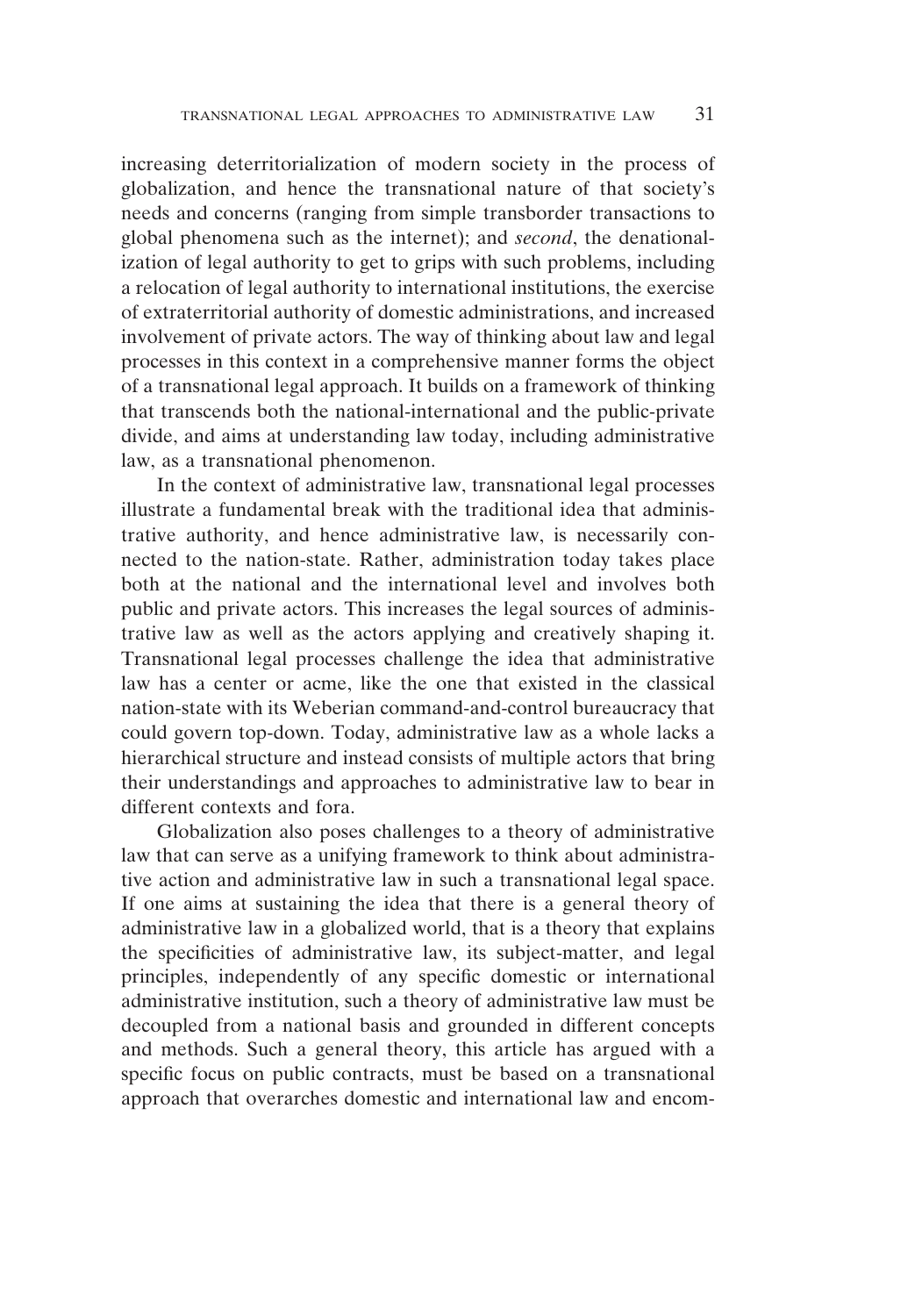passes the idea that administrative law is also formed through interactions between public and private actors.

Such a general theory must start with a functional analysis of the problems, interests, and structural elements of administrative relations *per se*, meaning that it needs to abstract from specific legal orders and institutions, and construct a generally valid legal framework from an analysis of administration as a general social phenomenon. Such a general theory could develop, for example, more specific theories or sub-categories of a general theory, such as a theory of forms of action (83) or procedural and substantive principles (84), based on an analysis of common features of administrative activity. Methodological tools for such a functional approach could be law and economic analysis, political economy, governance analysis or normative-doctrinal reconstruction, but above all a comparative analysis of the legal structures of administrative law as they can be found in different domestic legal orders and international regimes. Ultimately, such an analysis could result in developing general principles of transnational administrative law for both administrative procedure and substantive administrative law.

Until unifying principles are carved out and developed that could form the nucleus of a developed body of transnational administrative law, the identity of administrative law in a globalized world can only be found in a more modest perspective. I see this identity in a transnationally uniform method of analyzing problems of administrative governance and of providing solutions to them on the basis of administrative law reasoning. This can be a discipline-defining characteristic that other legal disciplines, above all international law and private law, cannot replace. While it is difficult to understand administrative law in times of globalization as the entirety of all laws that govern, both procedurally and substantively, the relations between the state and its citizens, one can find unifying features in the way administrative lawyers practice administrative law, analyze its underlying problems, and conceptualize the methods for their solutions, independently of the governing legal framework. The identity of administrative law that

<sup>(83)</sup> *Cf.* M. GOLDMANN, *Internationale Öffentliche Gewalt* (Springer, Berlin, forthcoming 2014).

<sup>(84)</sup> *See* A. VON BOGDANDY, «Grundprinzipien von Staat, supranationalen und internationalen Organisationen», in *Handbuch des Staatsrechts*, vol. XI (C.F. Müller, Heidelberg, 3rd ed. 2013) 275.